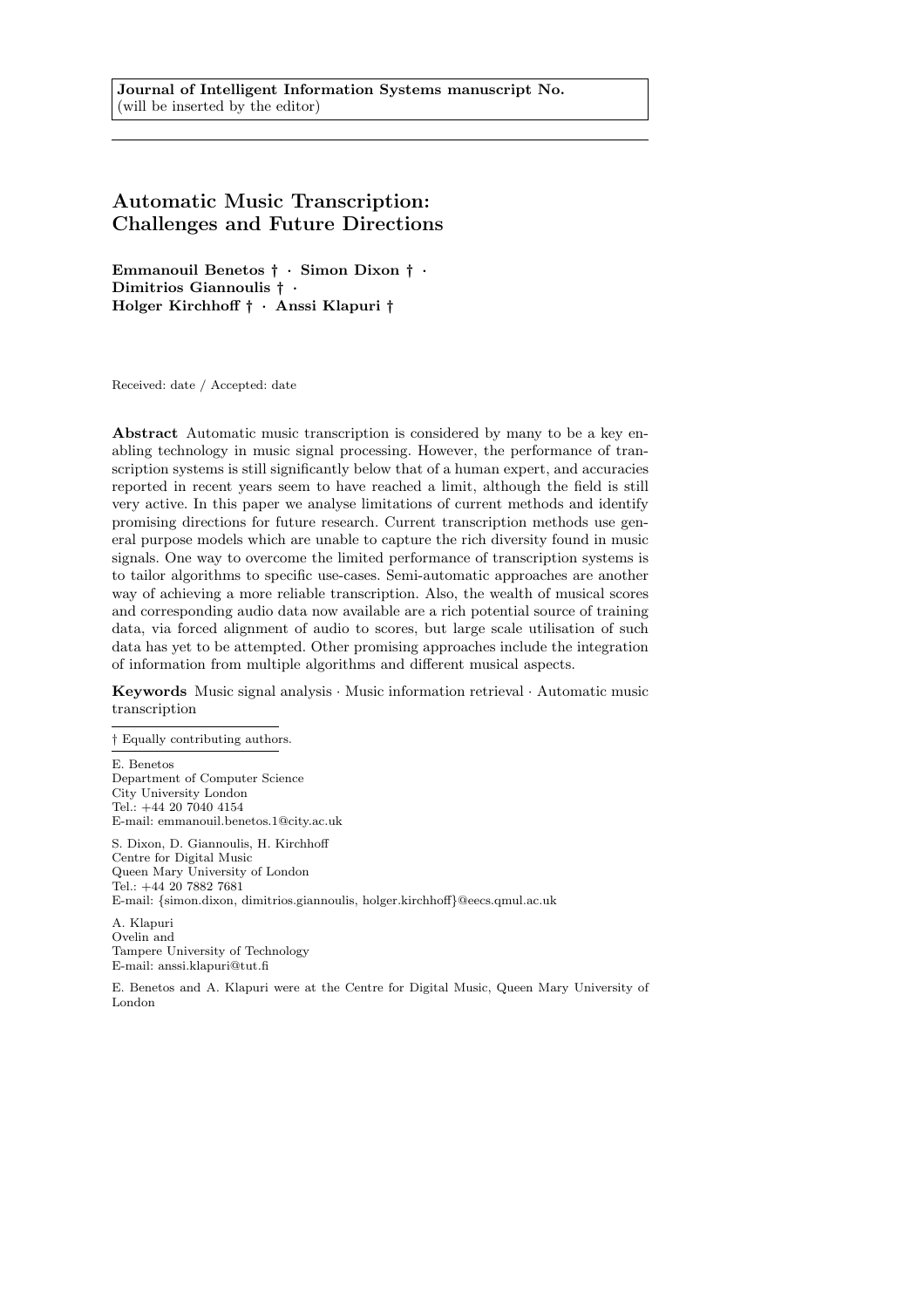## 1 Introduction

Automatic music transcription (AMT) is the process of converting an acoustic musical signal into some form of musical notation. In [24] it is defined as the process of converting an audio recording into a piano-roll notation (a two-dimensional representation of musical notes across time), while in [75] it is defined as the process of converting a recording into common music notation (i.e. a score). Even for expert musicians, transcribing polyphonic pieces of music is not a trivial task (see Chapter 1 of [75] and [77]), and while the problem of automatic pitch estimation for monophonic signals might be considered solved, the creation of an automated system able to transcribe polyphonic music without restrictions on the degree of polyphony or the instrument type still remains open.

The most immediate application of automatic music transcription is for allowing musicians to record the notes of an improvised performance in order to be able to reproduce it. AMT also has great value in musical styles where no score exists, e.g. music from oral traditions, jazz, pop, etc. In the past years, the problem of automatic music transcription has gained considerable research interest due to the numerous applications associated with the area, such as automatic search and annotation of musical information, interactive music systems (e.g. computer participation in live human performances, score following, and rhythm tracking), as well as musicological analysis [9,55,75]. An example of the transcription process can be seen in Figure 1.

The AMT problem can be divided into several subtasks, which include: multipitch detection, note onset/offset detection, loudness estimation and quantisation, instrument recognition, extraction of rhythmic information, and time quantisation. The core problem in automatic transcription is the estimation of concurrent pitches in a time frame, also called multiple-F0 or multi-pitch detection.

In this work we address challenges and future directions for automatic transcription of polyphonic Western music, expanding upon the work presented in [13]. The related problem of melody transcription, i.e. the estimation of the predominant pitch, usually performed by a solo instrument or a lead singer, is not addressed in this paper; for an overview of melody transcription approaches the reader can refer to [108]. Also, the field of content-based music information retrieval, which refers to automated processing of music for search and retrieval purposes and includes the AMT problem, is discussed in [22]. A recent state-of-the-art review of music signal analysis (which includes AMT) is given in [92] while the work by Grosche et al. [61] includes a recent state-of-the-art section on AMT systems.

## 2 State of the Art

# 2.1 Multi-pitch Detection and Note Tracking

In polyphonic music transcription, we are interested in detecting notes which might occur concurrently and could be produced by several instrument sources. The core problem for creating a system for polyphonic music transcription is thus multi-pitch estimation. The vast majority of AMT systems restrict their scope to performing multi-pitch detection and note tracking (either jointly or sequentially).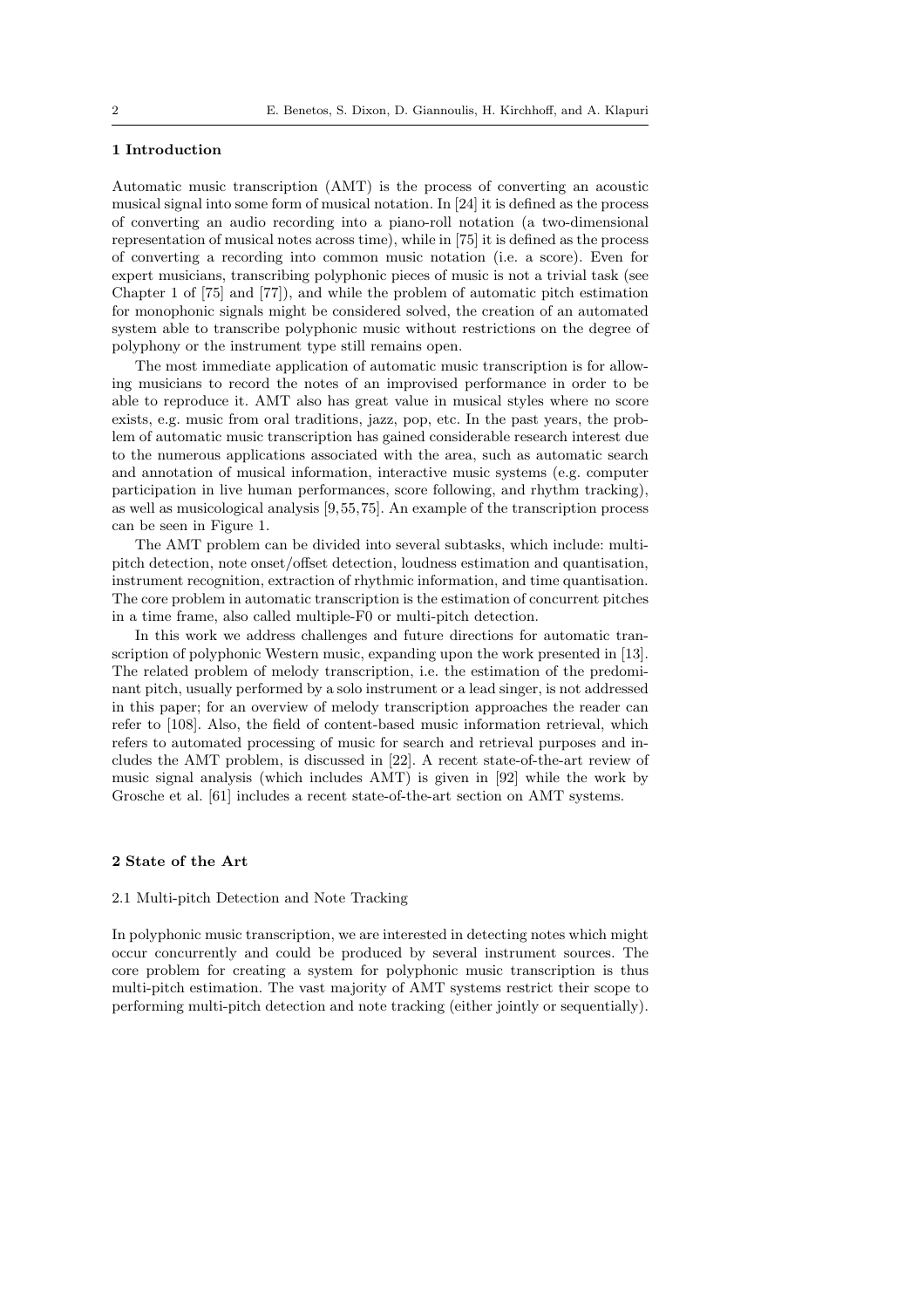

Fig. 1 An automatic music transcription example using the first bar of J.S. Bach's Prelude in D major. The top panel shows the time-domain audio signal, the middle panel shows a timefrequency representation with detected pitches superimposed, and the bottom panel shows the final score.

In [127], multi-pitch detection systems were classified according to their estimation type as either joint or iterative. The iterative estimation approach extracts the most prominent pitch in each iteration, until no additional F0s can be estimated. Generally, iterative estimation models tend to accumulate errors at each iteration step, but are computationally inexpensive. On the contrary, joint estimation methods evaluate F0 combinations, leading to more accurate estimates but with increased computational cost. Recent developments in AMT show that the vast majority of proposed approaches now falls within the 'joint' category. Thus, the classification that will be presented in this paper organises multi-pitch detection systems according to the core techniques or models employed.

## 2.1.1 Feature-based multi-pitch detection

Most multiple-F0 estimation and note tracking systems employ methods derived from signal processing; a specific model is not employed, and notes are detected using audio features derived from the input time-frequency representation either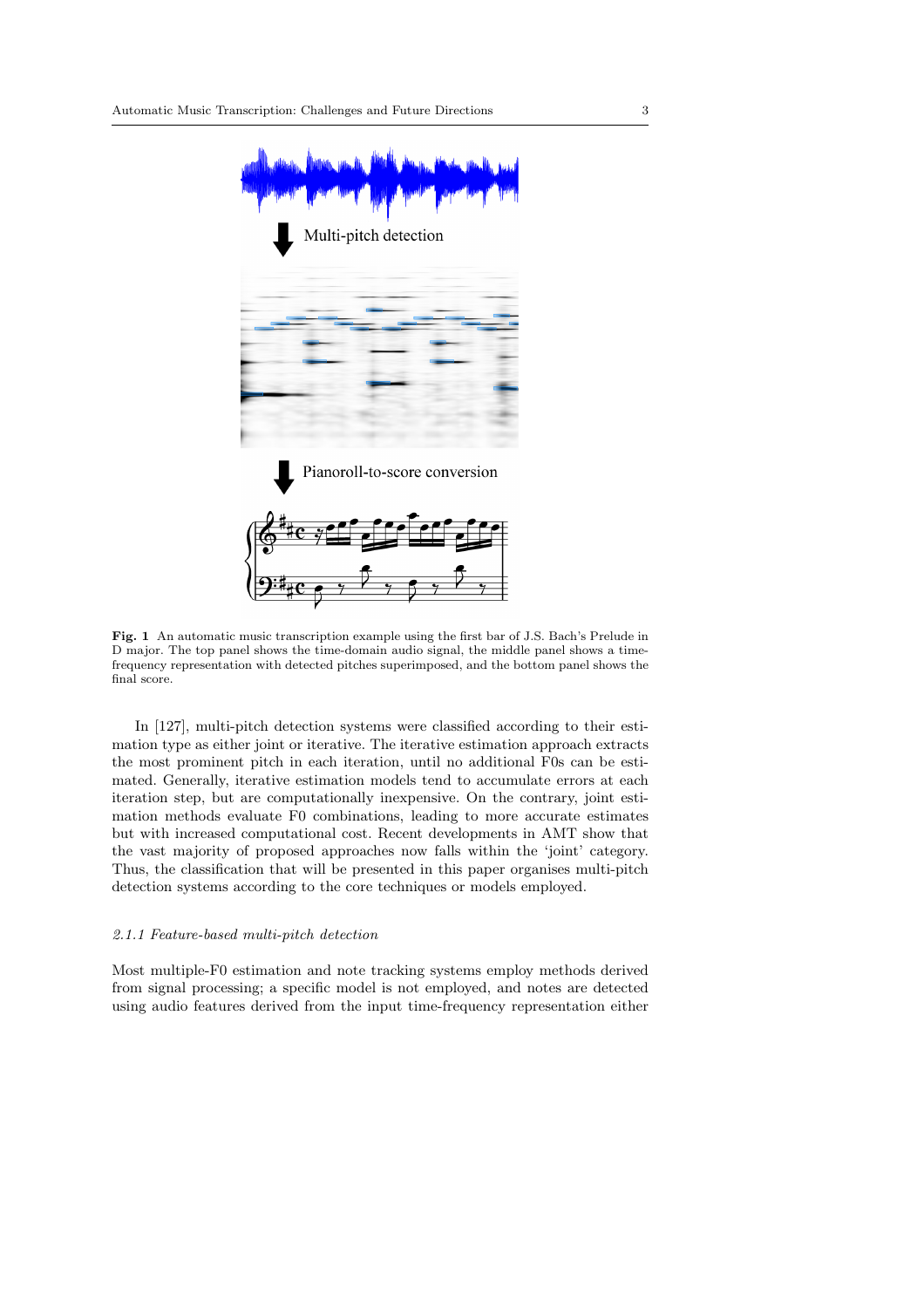in a joint or an iterative fashion. Typically, multiple-F0 estimation occurs using a pitch salience function (also called pitch strength function) or a pitch candidate set score function [74,106,127]. These feature-based techniques have produced the best results in the Music Information Retrieval Evaluation eXchange (MIREX) multi-F0 (frame-wise) and note tracking evaluations [7, 91].

The best performing method in the MIREX multi-F0 and note tracking tasks for 2009-2011 was the work by Yeh [127], who proposed a joint pitch estimation algorithm based on a pitch candidate set score function. Given a set of pitch candidates, the overlapping partials are detected and smoothed according to the spectral smoothness principle, which states that the spectral envelope of a musical tone tends to be slowly varying as a function of frequency. The weighted score function for the pitch candidate set consists of 4 features: harmonicity, mean bandwidth, spectral centroid, and "synchronicity" (synchrony). A polyphony inference mechanism based on the score function increase selects the optimal pitch candidate set.

For 2012, the best performing method for the MIREX multi-F0 estimation and note tracking tasks was by Dressler [39]. As an input time/frequency representation, a multiresolution Fast Fourier Transform analysis is employed, where the magnitude for each spectral bin is multiplied with the bin's instantaneous frequency. Pitch estimation is made by identifying spectral peaks and performing pair-wise analysis on them, resulting on ranked peaks according to harmonicity, smoothness, the appearance of intermediate peaks, and harmonic number. Finally, the system tracks tones over time using an adaptive magnitude and a harmonic magnitude threshold.

Other notable feature-based AMT systems include the work by Pertusa and Iñesta [106], who proposed a computationally inexpensive method for multi-pitch detection which computes a pitch salience function and evaluates combinations of pitch candidates using a measure of distance between a harmonic partial sequence (HPS) and a smoothed HPS. Another approach for feature-based AMT was proposed in [113], which uses genetic algorithms for estimating a transcription by mutating the solution until it matches a similarity criterion between the original signal and the synthesized transcribed signal. More recently, Grosche et al. [61] proposed an AMT method based on a mid-level representation derived from a multiresolution Fourier transform combined with an instantaneous frequency estimation. The system also combines onset detection and tuning estimation for computing framebased estimates. Finally, Nam et al. [93] proposed a classification-based approach for piano transcription using features learned from deep belief networks [66] for computing a mid-level time-pitch representation.

## 2.1.2 Statistical model-based multi-pitch detection

Many approaches in the literature formulate the multiple-F0 estimation problem within a statistical framework. Given an observed frame  $x$  and a set  $C$  of all possible fundamental frequency combinations, the frame-based multiple-F0 estimation problem can then be viewed as a maximum a posteriori (MAP) estimation problem [43]:

$$
\hat{\mathcal{C}}_{MAP} = \underset{\mathcal{C} \in \mathcal{C}}{\arg \max} P(\mathcal{C}|\mathbf{x}) = \underset{\mathcal{C} \in \mathcal{C}}{\arg \max} \frac{P(\mathbf{x}|\mathcal{C})P(\mathcal{C})}{P(\mathbf{x})}
$$
(1)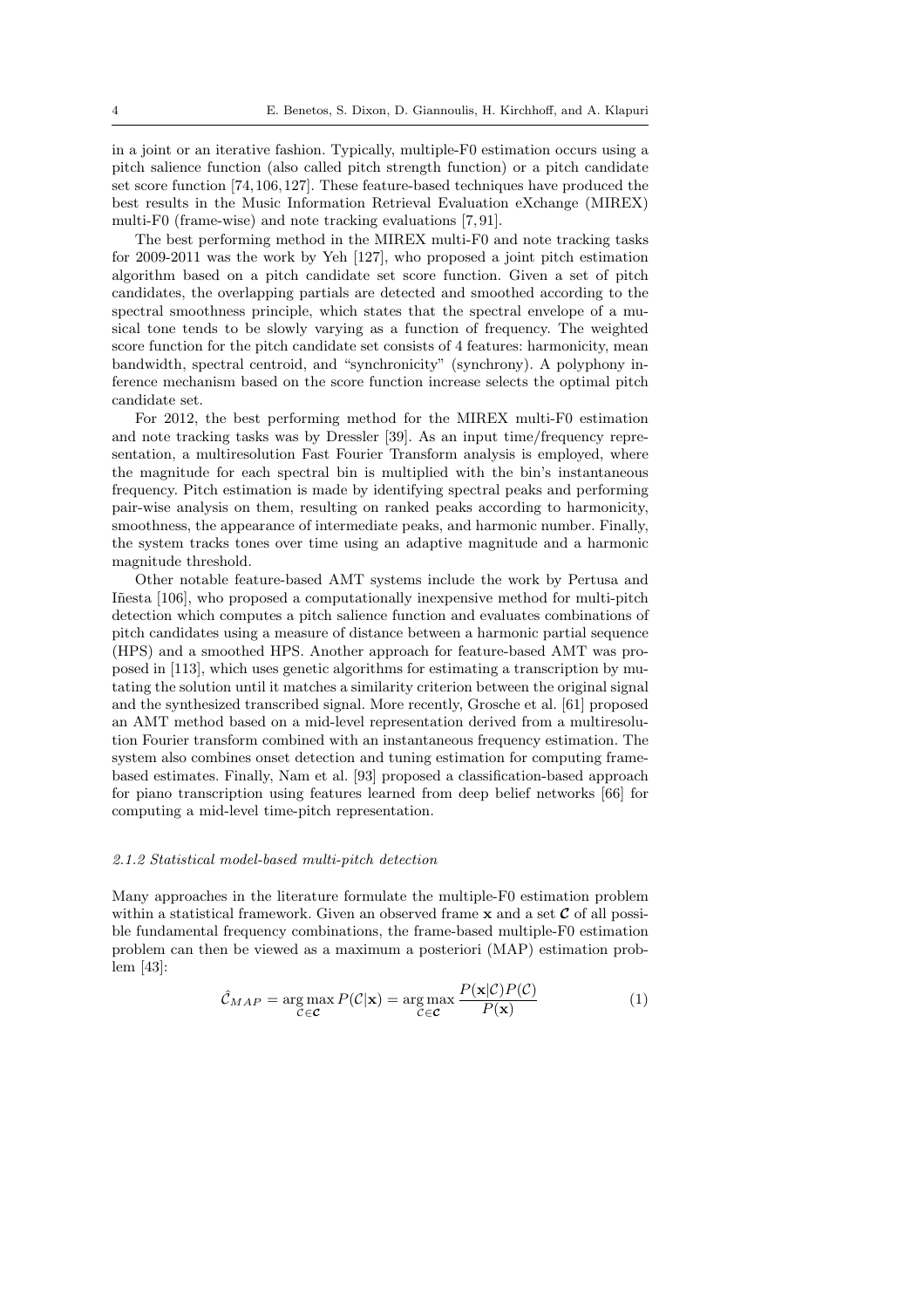where  $\mathcal{C} = \{F_0^1, \ldots, F_0^N\}$  is a set of fundamental frequencies,  $\mathcal{C}$  is the set of all possible F0 combinations, and x is the observed audio signal within a single analysis frame.

An example of MAP estimation-based transcription is the PreFEst system [55], where each harmonic is modelled by a Gaussian centered at its position on the logfrequency axis. MAP estimation is performed using the expectation-maximisation (EM) algorithm. An extension of the method from [55] was proposed by Kameoka et al. [69], called harmonic temporal structured clustering (HTC), which jointly estimates multiple fundamental frequencies, onsets, offsets, and dynamics. Partials are modelled using Gaussians placed at the positions of partials in the logfrequency domain and the synchronous evolution of partials belonging to the same source is modelled by Gaussian mixtures.

If no prior information is specified, the problem can be expressed as a maximum likelihood (ML) estimation problem using Bayes' rule (e.g. [25, 43]):

$$
\hat{\mathcal{C}}_{ML} = \underset{\mathcal{C} \in \mathcal{C}}{\arg \max} P(\mathbf{x}|\mathcal{C}) \tag{2}
$$

It should be noted that the MAP estimator of (1) is equivalent to the ML estimator of (2) if no prior information on the F0 mixtures is specified.

A time-domain Bayesian approach for AMT which used a Gabor atomic model was proposed in [30], which used a Markov chain Monte Carlo (MCMC) method for inference, while the model also supported time-varying amplitudes and inharmonicity. An ML approach for multi-pitch detection which models spectral peaks and non-peak regions was proposed by Duan et al. [40]. The likelihood function of the model is composed of the peak region likelihood (probability that a peak is detected in the spectrum given a pitch) and the non-peak region likelihood (probability of not detecting any partials in a non-peak region), which are complementary. Emiya et al. [43] proposed a joint estimation method for piano notes using a likelihood function which models the spectral envelope of overtones using a smooth autoregressive model and models the residual noise using a low-order moving average model.

More recently, Peeling and Godsill [104] also proposed a likelihood function for multiple-F0 estimation where for a given time frame, the occurrence of peaks in the frequency domain is assumed to follow an inhomogeneous Poisson process. Also, Koretz and Tabrikian [78] proposed an iterative method for multi-pitch estimation, which combines MAP and ML criteria. The predominant source is expressed using a harmonic model while the remaining harmonic signals are modelled as Gaussian interference sources. Finally, a nonparametric Bayesian approach for AMT was proposed in [128], where a statistical method called Infinite Latent Harmonic Allocation (iLHA) was proposed for detecting multiple fundamental frequencies in polyphonic audio signals, eliminating the problem of fixing the number of parameters.

#### 2.1.3 Spectrogram factorisation-based multi-pitch detection

The majority of recent multi-pitch detection papers utilise and expand spectrogram factorisation techniques. Non-negative matrix factorisation (NMF) is a technique first introduced as a tool for music transcription in [119]. In its simplest form, the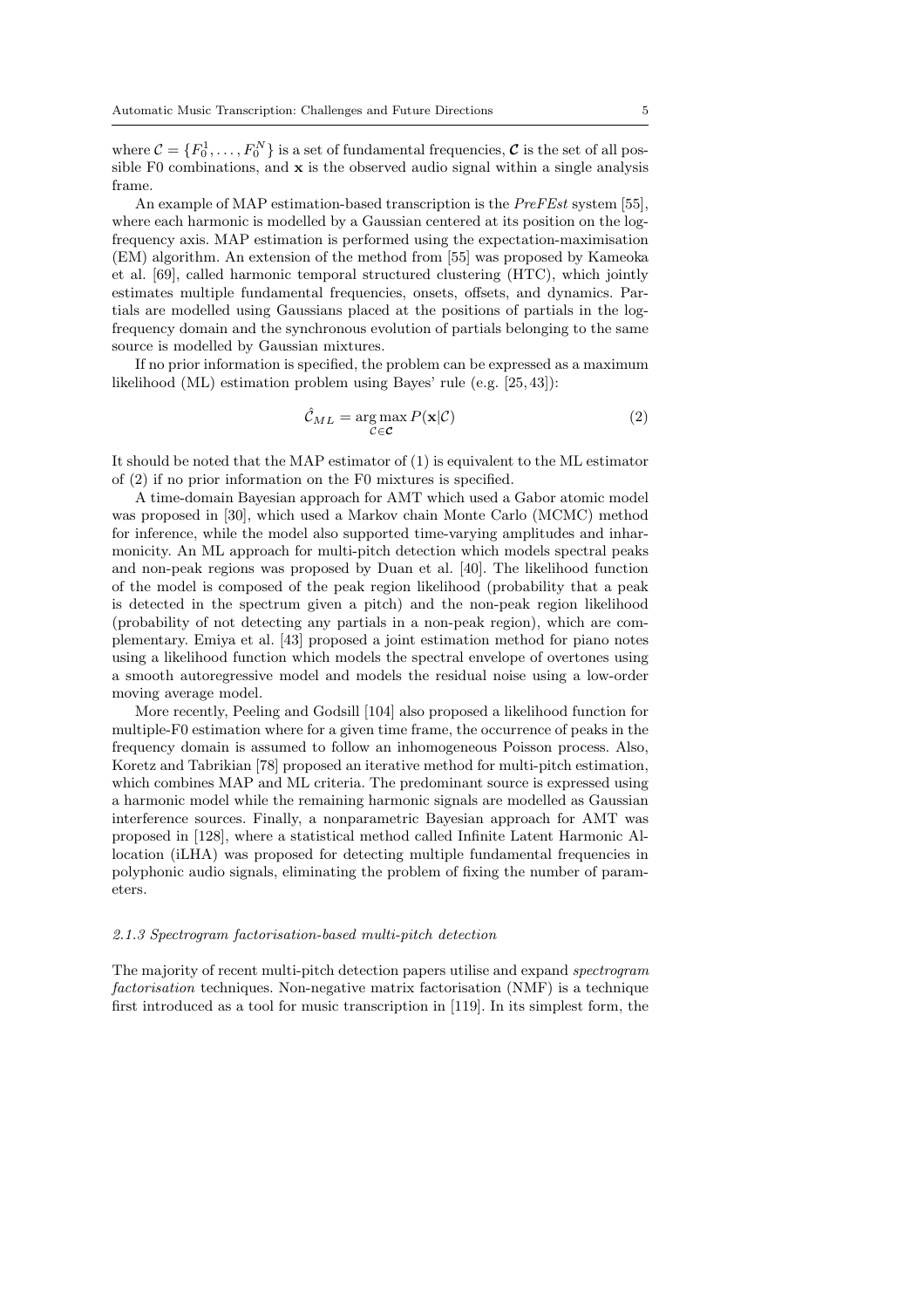NMF model decomposes an input spectrogram  $\mathbf{X} \in \mathbb{R}_+^{K \times N}$  with K frequency bins and N frames as:

$$
X \approx WH
$$
 (3)

where  $R \ll K, N$ ;  $\mathbf{W} \in \mathbb{R}_+^{K \times R}$  contains the spectral bases for each of the R pitch components; and  $\mathbf{H} \in \mathbb{R}_+^{R \times N}$  is the pitch activity matrix across time.

Applications of NMF for AMT include the work by Cont [27], where sparseness constraints were added into the NMF update rules, in an effort to find meaningful transcriptions using a minimum number of non-zero elements in H. Vincent et al. [123] incorporated harmonicity constraints in the NMF model, resulting in two algorithms: harmonic and inharmonic NMF. The model additionally constrains each basis spectrum to be expressed as a weighted sum of narrowband spectra, in order to preserve a smooth spectral envelope for the resulting basis functions. The inharmonic version of the algorithm is also able to support deviations from perfect harmonicity and standard tuning. Also, Bertin et al. [16] proposed a Bayesian framework for NMF, which considers each pitch as a model of Gaussian components in harmonic positions. Spectral smoothness constraints are incorporated into the likelihood function, and for parameter estimation the space alternating generalised EM algorithm ( SAGE) is employed. More recently, Ochiai et al. [96] proposed an algorithm for multi-pitch detection and beat structure analysis. The NMF objective function is constrained using information from the rhythmic structure of the recording, which helps improve transcription accuracy in highly repetitive recordings.

An alternative formulation of NMF called probabilistic latent component analysis (PLCA) has also been employed for transcription. In PLCA [121] the input spectrogram is considered to be a bivariate probability distribution which is decomposed into a product of one-dimensional marginal distributions. An extension of the PLCA algorithm was used for multiple-instrument transcription in [60], where a system was proposed which supported multiple spectral templates for each pitch and instrument source. The notion of eigeninstruments was used for modelling fixed spectral templates as a linear combination of basic instrument models. A model that extended the convolutive PLCA algorithm was proposed in [12], which incorporated shifting across log-frequency for supporting frequency modulations, as well as the use of multiple spectral templates per pitch and per instrument source. Also, Fuentes et al. [50] extended the convolutive PLCA algorithm, by modelling each note as a weighted sum of narrowband log-spectra which are also shifted across log-frequency.

Sparse coding techniques employ a linear model similar to the NMF model of (3), but instead of assuming non-negativity, it is assumed that the sources are nonactive most of the time, resulting in a sparse matrix  $H$ . In order to derive the bases, ML estimation is performed. Abdallah and Plumbley [1] used an ML approach for dictionary learning using non-negative sparse coding. Dictionary learning occurs directly from polyphonic samples, without requiring training on monophonic data. Bertin et al. [15] employed the non-negative k-means singular value decomposition algorithm (NKSVD) algorithm for multi-pitch detection, comparing its performance with the NMF algorithm. More recently in [97], structured sparsity (also called group sparsity) was applied to piano transcription. In group sparsity, groups of atoms tend to be active at the same time. Also, sparse coding of Fourier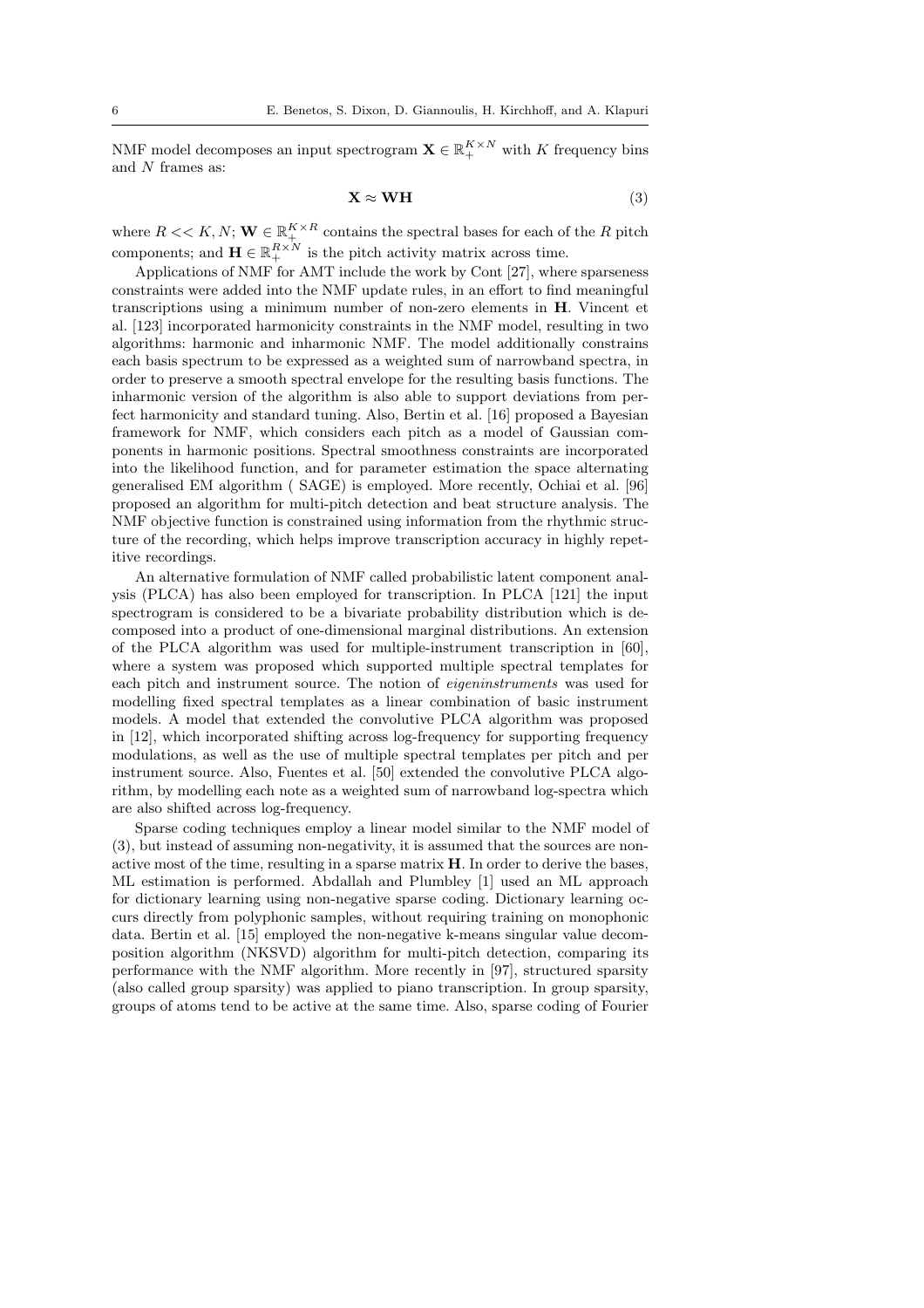coefficients was used in [81], which solves the sparse representation problem using  $l_1$  minimisation and utilises exemplars for training.

#### 2.1.4 Note Tracking

Typically AMT algorithms compute a time-pitch representation which needs to be further processed in order to detect note events with a discrete pitch value, an onset time and an offset time. This procedure is called note tracking or note smoothing. Most spectrogram factorisation-based methods estimate the binary piano-roll representation from the pitch activation matrix using simple thresholding [60,123].

One simple and fast solution for note tracking is minimum duration pruning [34], which is applied after thresholding. Essentially, note events which have a duration smaller than a predefined value are removed from the final piano-roll. This method was also used in [10], where more complex rules for note tracking were used, addressing cases such as where a small gap exists between two note events.

Hidden Markov models (HMMs) are frequently used at a postprocessing stage for note tracking. In [107], a note tracking method was proposed using pitch-wise HMMs, where each HMM has two states, denoting note activity and inactivity. The HMM parameters (state transitions and priors) were learned directly from a ground-truth training set, while the observation probability is given by the posteriogram output for a specific pitch. In [115] a feature-based multi-pitch detection system was combined with a musicological model for estimating musical key and note transition probabilities. Note events are described using 3-state HMMs, which model the attack, sustain, and noise/silence states of each sound. Information from an onset detection function was also incorporated. In addition, context-dependent HMMs were employed in [61] for determining note events by combining the output of a multi-pitch detection system with an onset detection system.

Finally, dynamic Bayesian networks (DBNs) were proposed in [109] for note tracking using as input the pitch activation of an NMF-based multi-pitch detection algorithm. The DBN has a note layer in the lowest level, followed by a note combination layer. Model parameters were learned using MIDI files from F. Chopin piano pieces.

#### 2.2 Other transcription subtasks

For an AMT system to output complete music notation, it has to solve a set of problems, central to which is multi-pitch estimation (see subsection 2.1). The other subtasks involve the estimation of features relating to rhythm, melody, harmony and instrumentation, which carry information which, if integrated, could improve transcription performance. For many of these descriptors, their estimation has been studied in isolation, and we briefly review some of the most relevant contributions to instrument recognition, detection of onsets and offsets, extraction of rhythmic information (tempo, beat, and musical timing), and estimation of pitch and harmony (key, chords and pitch spelling).

Instrument recognition or identification attempts to identify the musical instrument(s) playing in a music excerpt or piece. Early work on the task involved monophonic musical instrument identification, where only one instrument was playing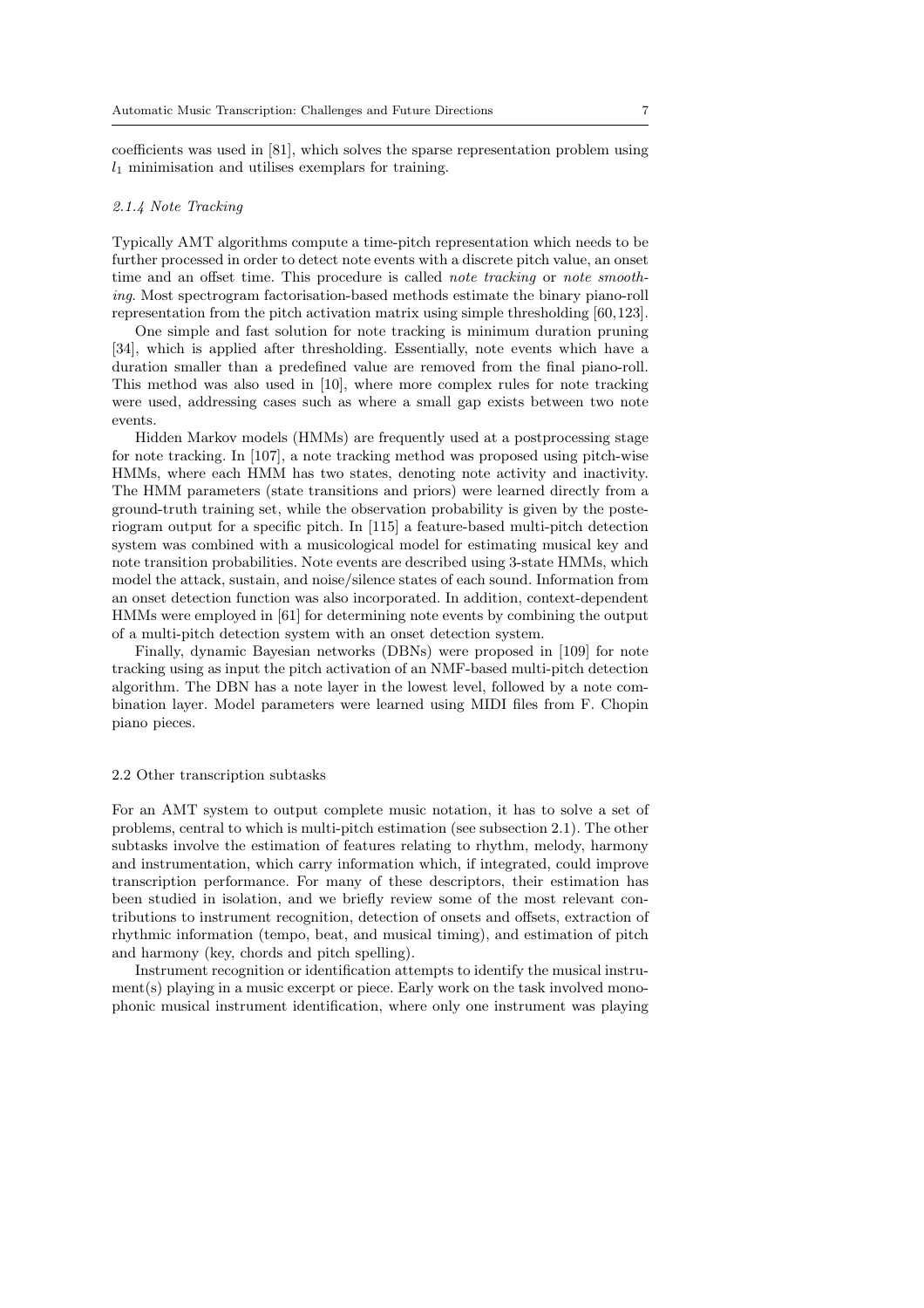at a given time [63]. In most music, however, instruments do not play in isolation and therefore multiple-instrument (or polyphonic) identification is necessary. Instrument identification in a polyphonic context is rendered difficult by the way the different sources blend with each other, resulting in a high degree of overlap in the time-frequency domain. The task is closely related to sound source separation and as a result, many systems operate by first separating the signals of different instruments from the mixture and then classifying them separately  $[6, 21, 62]$ . The benefit of this approach is that the classification is performed on isolated instruments, thus is likely to have better results, assuming that the demanding source separation step is successful.

There are also systems that try to extract features directly from the mixture. In [84], the authors used weakly-labelled audio mixtures to train binary classifiers for instrument detection, whereas in [5], the proposed algorithm extracted features by focusing on time-frequency regions with isolated note partials. In [73], the authors introduced a note-estimation-free instrument recognition system that made use of a spectrogram-like representation (Instrogram). A series of approaches incorporate missing feature theory and aim to generate time-frequency masks that indicate spectrotemporal regions that belong only to a particular instrument which can then be classified more accurately since regions that are corrupted by noise or interference are kept out of the classification process [42, 53]. Lastly, a third category includes systems that try to jointly separate and recognise the instruments of the mixture by employing parametric signal models and probabilistic inference [67, 126] or by utilizing a mid-level representation of the signal and trying to model it as a sum of instrument- and pitch-specific active atoms [6, 83].

Onset detection (finding the beginnings of notes or events) is the first step towards understanding the underlying periodicities and accents in the music, which ultimately define the rhythm. Although most transcription systems do not yet attempt to interpret the timing of notes with respect to an underlying metrical structure, onset detection has a large impact on transcription results, due to the way note tracking is usually evaluated. There is no unique way to characterise onsets, but some common features of onsets can be listed, such as a sudden burst of energy or change of harmonic content in the signal, or unpredictable and unstable components followed by a steady-state region. Onsets are difficult to identify directly from time-domain signals, particularly in polyphonic and multiinstrumental musical signals, so it is usual to compute an intermediate representation, called an onset detection function, which quantifies the amount of change in the signal properties from frame to frame. Onset detection functions are typically computed from frequency-domain signals, using the band-wise magnitude and/or phase to compute spectral flux, phase deviation or complex domain detection functions [8, 38]. Onsets are then computed from the detection function by peakpicking with suitable thresholds and constraints. Other onset detection methods that have performed well in MIREX evaluations include the use of psychoacoustically motivated features [26], transient peak classification [114] and pitch-based features [129]. A data-driven approach using supervised learning, where various neural network architectures have been utilised, has given the best results in several MIREX evaluations, including the most recent one (2012) [17, 47, 79]. Finally, Degara et al. [31] exploit rhythmic regularity in music using a probabilistic framework to improve onset detection, showing that the integration of onset detection with higher-level rhythmic processing is advantageous.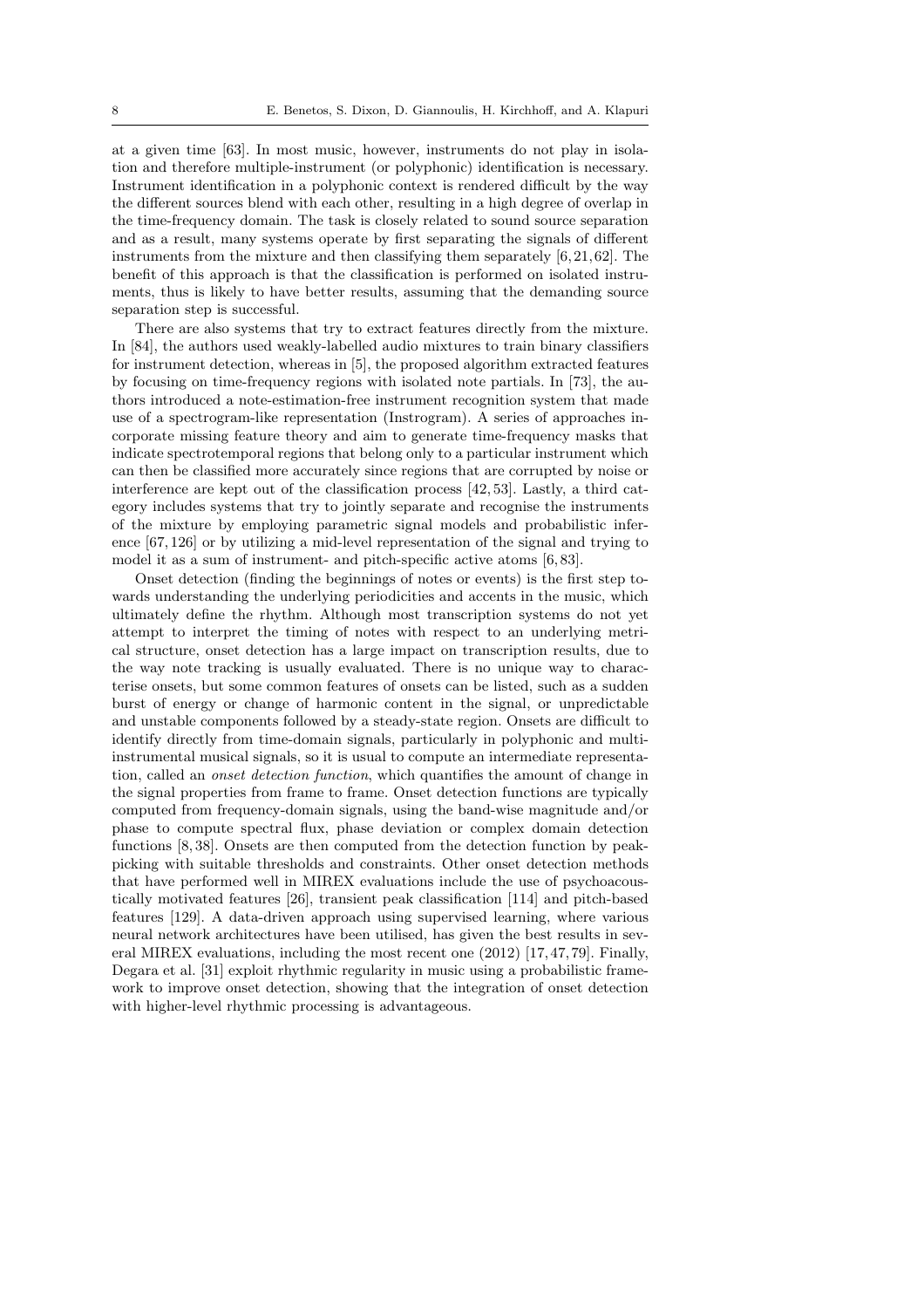Considerably less attention has been given to the detection of offsets, or ends of notes. The task itself is ill-defined, particularly for percussive instruments, where the partials decay exponentially and it is not possible to state unambiguously where a note ends, especially in a polyphonic context. Offset detection is also less important for rhythmic analysis, since the tempo and beat structure can be determined from onset times without reference to any offsets. So it is mainly in the context of transcription that offset detection has been considered. For threshold-based approaches, the offset is usually defined by a threshold relative to the maximum level of the note. Other approaches train a hidden Markov model with two states (on and off) to detect both offsets for each pitch [11].

The temporal organisation of most Western music is centred around a metrical structure consisting of a hierarchical set of pulses, where a pulse is a regularly spaced sequence of accents (or beats) in time. In order to interpret an audio recording in terms of such a structure (which is necessary in order to produce Western music notation), the first step is to determine the rate of the most salient pulse (or some measure of its central tendency), which is called the tempo. Algorithms used for tempo induction include autocorrelation, comb filterbanks, inter-onset interval histograms, Fourier transforms, and periodicity transform, which are applied to audio features such as an onset detection function [58]. The next step involves estimating the timing of the beats constituting the main pulse, a task known as beat tracking. Again, numerous approaches have been proposed, such as rule-based methods [33], adaptive oscillators [80], agent-based or multiple hypothesis trackers [37], filter-banks [29], dynamical systems [23] and probabilistic models [32]. Beat tracking methods are evaluated in [59,90]. The final step for metrical analysis consists of inferring the time signature, which indicates how beats are grouped and subdivided at respectively higher and lower metrical levels, and assigning (quantising) each onset and offset time to a position in this metrical structure [23].

Most Western music also has a harmonic organisation around a tonal centre and scale (or mode), which together define the key of the music. The key is generally stable over whole, or at least sections of, musical pieces. At a local level, the harmony is described by *chords*, which are combinations of simultaneous, sequential or implied notes which are perceived to belong together and have more than a transitory function. Algorithms for key detection use template matching [68] or hidden Markov models (HMMs) [95, 105], and the audio is converted to a midlevel representation such as chroma or pitch class vectors. Chord estimation methods similarly use template matching [99] and HMMs [82], and several approaches jointly estimate other variables such as key, metre and bassline [88, 102, 116] in a probabilistic framework such as a dynamic Bayesian network.

# 3 Challenges

Despite significant progress in AMT research, there exists no end-user application that can accurately and reliably transcribe music containing the range of instrument combinations and genres found in recorded music. The performance of even the most recent systems is still clearly below that of a human expert, despite the fact that humans themselves produce imperfect results and require multiple takes, while making extensive use of prior knowledge and complex inference. Further-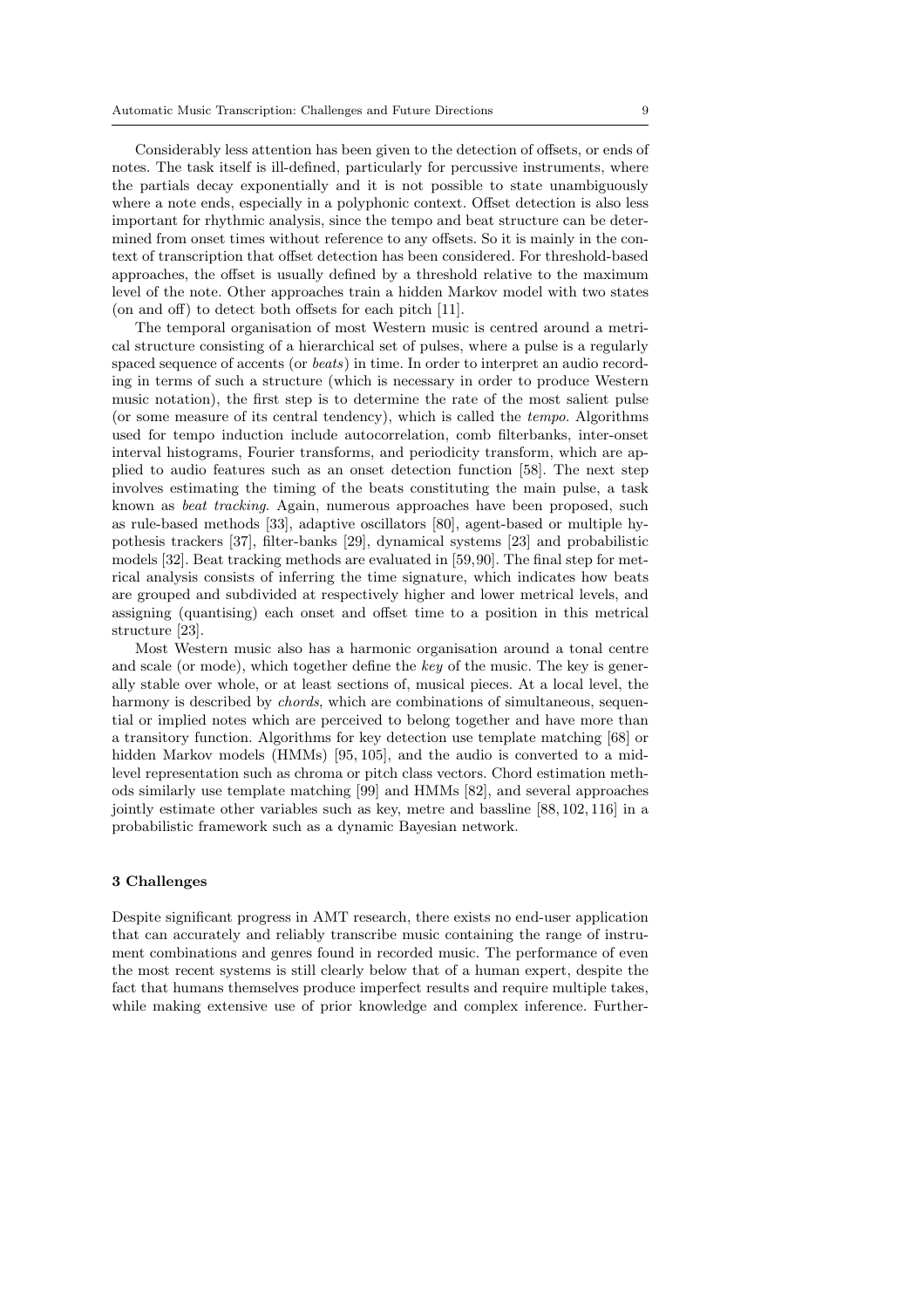| Participants      | 2009 | 2010 | 2011 | 2012 |
|-------------------|------|------|------|------|
| Yeh and Röbel     | 0.69 | 0.69 | 0.68 |      |
| Dressler          |      |      | 0.63 | 0.64 |
| Benetos and Dixon |      | 0.47 | 0.57 | 0.58 |
| Duan et al.       | 0.57 | 0.55 |      |      |
| Fuentes et al.    |      |      |      | በ 56 |

Table 1 Best results using the accuracy metric for the MIREX Multi-F0 estimation task, from 2009-2012. Details about the employed metric can be found in [91].

more, current test sets are limited in their complexity and coverage. Table 1 gives the results for the frame-based multiple-F0 estimation task of the MIREX evaluation [91]. These highlight the stagnation in performance of which we speak. It is also worth mentioning that the best algorithm proposed by Yeh and Röbel [127] (who also provided a subset of the test dataset) has gone unimproved since 2009.

Results for the note tracking task over the years are presented in Table 2. These are much inferior, especially for the case when both onset and offset detection is taken into account for the computation of the metrics. A notable exception among them is the algorithm proposed by Dressler [39] which performs exceptionally well for the task with F-measures of 0.45 and 0.65, respectively for the two note tracking tasks, bringing the system's performance up to the levels attained for multiple-F0 estimation, but not higher. A possible explanation behind the improved performance of the algorithm could be the more sophisticated note tracking algorithm that is based upon perceptual studies, whereas the standard note tracking systems are simply filtering the note activations.

The observed plateau in AMT system performance can be further emphasized when we compare multiple-instrument transcription with piano transcription. The results for the best systems on the note tracking task (with onset only detection) fluctuate around 0.60 over the years with Dressler's algorithm obtaining the best result, measured at 0.66 in the 2012 evaluation which is almost equivalent to that for the multiple instrument transcription task. It should however be noted that the dataset used for the piano note tracking task consists of real polyphonic piano recordings generated using a disklavier playback piano and not artificially synthesized pieces using RWC MIDI and RWC musical instrument samples to create the polyphonic mixtures used for the multiple-instrument transcription note tracking task [91].

The shortcomings of existing methodologies do not stop here. Currently proposed systems also fall short in flexibility to deal with diverse target data. Music genres like classical, hip-hop, ambient electronic and traditional Chinese music have little in common. Furthermore styles of notation vary with genre. For example Pop/Rock notation might represent melody, chords and (perhaps) bass line, whereas a classical score would usually contain all the notes to be played, and electroacoustic music has no standard means of notation. Similarly, the parts for specific instruments might require additional notation details like playing style (e.g. pizzicato) and fingering. The user's expectations of a transcription system depend on notational conventions specific to the instrument and style being transcribed. The task of tailoring AMT systems to specific styles has yet to be addressed in the literature.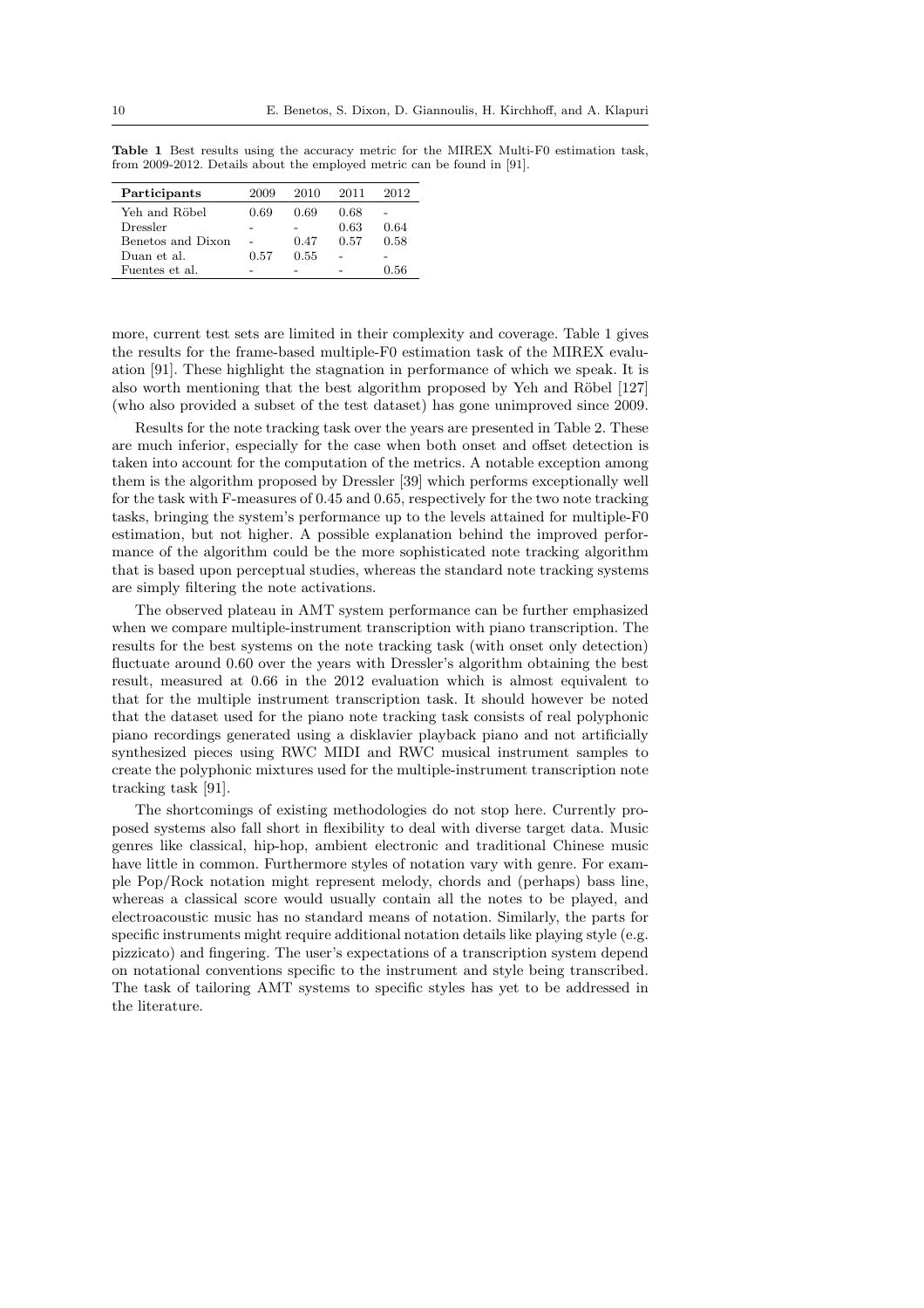Table 2 Best results using the avg. F-measure (onset detection only and onset-offset detection respectively) for the MIREX Multi-F0 note tracking task, from 2009-2012. Details about the employed metric can be found in [91].

| Avg. F-measure (Onset only)   |      |      |      |      |  |  |
|-------------------------------|------|------|------|------|--|--|
| Participants                  | 2009 | 2010 | 2011 | 2012 |  |  |
| Yeh and Röbel                 | 0.50 | 0.53 | 0.56 |      |  |  |
| Dressler                      |      |      |      | 0.65 |  |  |
| Benetos and Dixon             |      |      | 0.45 | 0.43 |  |  |
| Duan et al.                   | 0.43 | 0.41 |      |      |  |  |
| Fuentes et al.                |      |      |      | 0.61 |  |  |
| Avg. F-measure (Onset-Offset) |      |      |      |      |  |  |
| Participants                  | 2009 | 2010 | 2011 | 2012 |  |  |
| Yeh and Röbel                 | 0.31 | 0.33 | 0.35 |      |  |  |
| Dressler                      |      |      |      | 0.45 |  |  |
| Benetos and Dixon             |      |      | 0.21 | 0.23 |  |  |
|                               |      |      |      |      |  |  |
| Duan et al.                   | 0.22 | 0.19 |      |      |  |  |

Typically, algorithms are developed independently to carry out individual tasks such as multiple-F0 detection, beat tracking and instrument recognition. Although this is necessary, considering the complexity of each task, the challenge remains to combine the outputs of the algorithms, or better, the algorithms themselves, to perform joint estimation of all parameters, in order to avoid the cascading of errors when algorithms are combined sequentially.

Another challenge concerns the availability of data for training and evaluation. Although there is no shortage of transcriptions and scores in standard music notation, human effort is required to digitise and time-align them to recordings. Except for the case of solo piano where available data include the MAPS database [43] and the Disklavier piano dataset [107], although the latter is synthesized from MIDI files extracted from the Disklavier performance, data sets currently employed for evaluation are small: a subset of the RWC database [57] which contains only twelve 30-second segments is commonly used (although the RWC database contains many more recordings) and the MIREX multi-F0 development set lasts only 54 seconds. Such small datasets cannot be considered representative; the danger of overfitting and thus overestimating system performance is high. It has been observed for several tasks that dataset developers tend to attain the best MIREX results [91].

At present, no single unifying framework has been established for music transcription in the way that HMMs have been for speech recognition. Instead, there are multiple approaches. Among them, spectrogram factorisation is rapidly growing in popularity and could potentially establish itself as the mainstream, even though at present a large number of approaches involve the use of signal processing and feature extraction based techniques. Spectrogram factorisation techniques are mainly frame-based even though they can take into account temporal evolution of notes and global signal statistics. Other approaches that would treat notes as time-frequency objects and exploit dynamic time warping or HMMs integrated at a low level could offer a breath of fresh air on research in the field. Likewise, there is no standard method for front end processing of the signal, with various approaches including the short-time Fourier transform, constant-Q transform [19]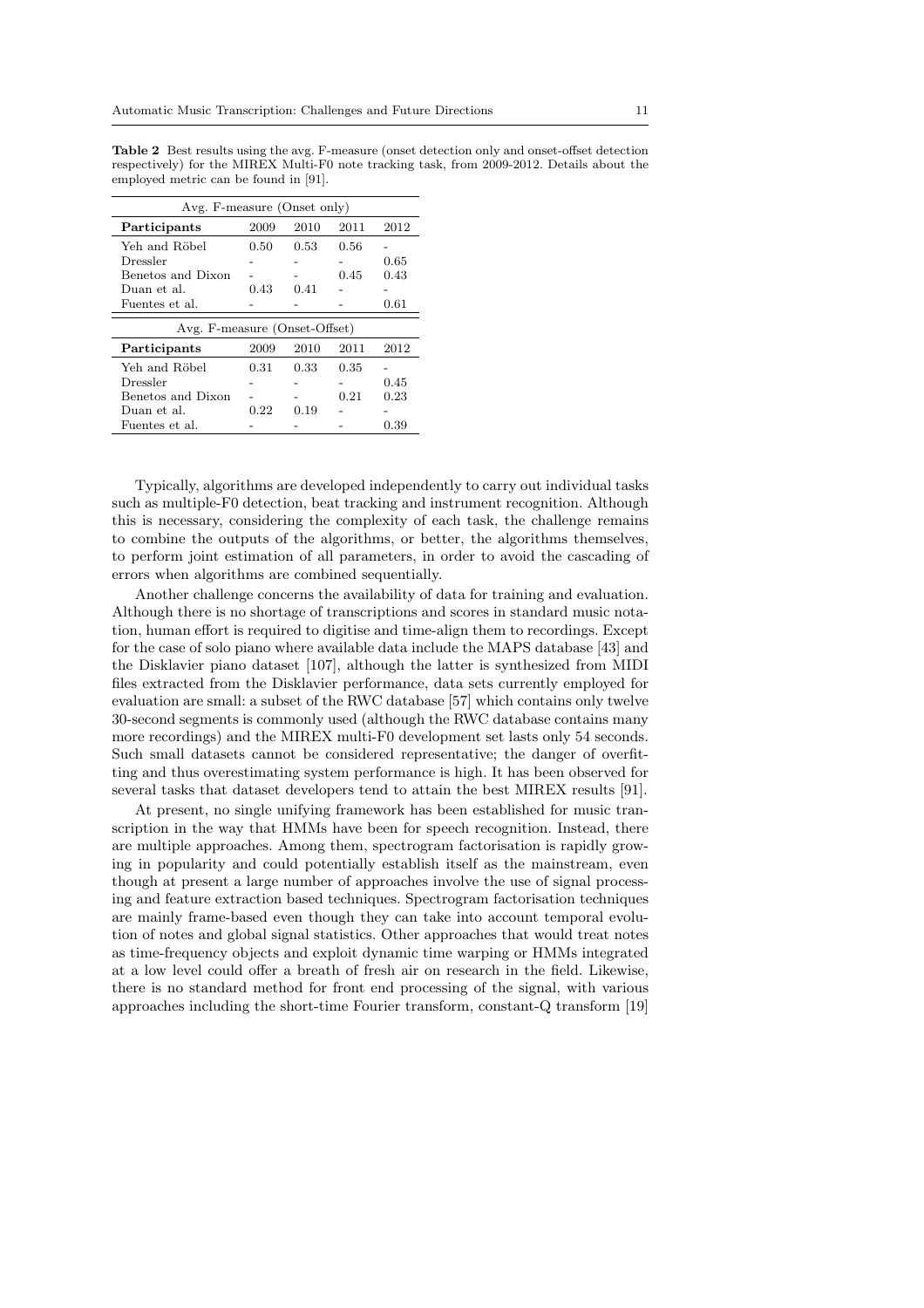and auditory models, each leading to different mid-level representations. The challenge in this case is to characterise the impact of such design decisions on AMT results.

In addition to the above, the research community shares code and data on an ad hoc basis, which limits or forbids entirely the level of re-use of research outputs. The lack of standard methodology is also a contributing factor, making it difficult to develop a useful shared code-base. The Reproducible Research movement [20], with its emphasis on open software and data, provides examples of best practice which are worthy of consideration by the MIR community. Vandewalle et al. [122] cite the benefits to the scientific community when research is performed with reproducibility in mind, and well documented code and data are made publicly available: it facilitates building upon others' work, and allows researchers to spend more time on novel research rather than reimplementing existing ideas, algorithms and code. To support this, they present evidence showing that highly cited papers typically have code and data available online. Other than that, it is very hard to perform a direct and objective comparison between open-source software or algorithms and a proprietary equivalent. From limited comparative experiments one can find in the literature, it is not possible to claim which exhibits higher quality or "better software" [98](Ch.15). However, we can argue that writing open-source code promotes some aspects of what are "good programming practices" [125], while also promoting the inclusion of more extensive and complete documentation, modularization, and version control that are shown to improve the productivity of scientific programming [98, 125].

Finally, present research in AMT introduces certain challenges in itself that might constrain the evolution of the field. Advances in AMT research have mainly come from engineers and computer scientists, particularly those specialising in machine learning. Currently there is minimal contribution from computational musicologists, music psychologists or acousticians. Here the challenge is to integrate knowledge from these fields, either from the literature or by engaging these experts as collaborators in AMT research and creating a stronger bond between the MIR community and other fields.

AMT research is quite active and vibrant at present, and we do not presume to predict what the state of the art will be in the next years and decades. In the remainder of the paper we propose promising techniques that could be utilised and further investigated, with some of them having been so already, in order to address the aforementioned limitations in transcription performance. Figure 2 depicts a general architecture of a transcription system, incorporating techniques discussed in the following sections. In the core of the system lie the multi-pitch detection and note tracking algorithms. Four transcription sub-tasks related to multipitch detection and note tracking appear as optional system algorithms (dotted boxes) that can be integrated into a transcription system. These are: instrument identification, key and chord estimation, onset and offset detection, and tempo and beat estimation. Source separation, an independent but interrelated problem, could be addressed with a separate system that could inform and interact with the transcription system in general, and more specifically with the instrument identification subsystem. Optionally, information can also be fed externally to the transcription system. This could be given as prior information (i.e. genre, instrumentation, etc.), via user-interaction or by providing information from a partially correct or incomplete pre-existing score. Finally, training data can be utilized to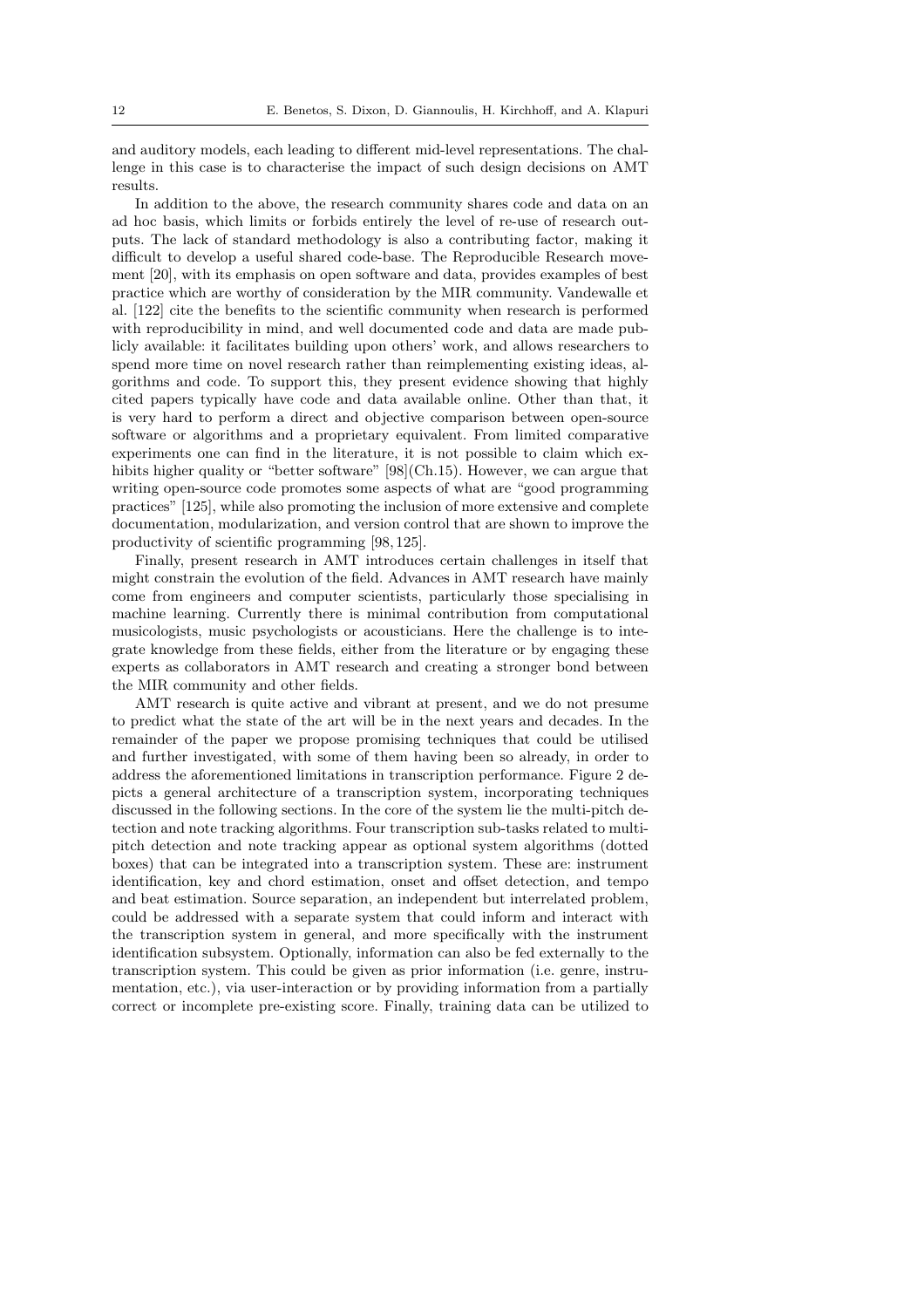

Fig. 2 Proposed general architecture of a music transcription system. Optional subsystems and algorithms are presented using dashed lines. The double arrows highlight connections between systems that include fusion of information and a more interactive communication among the systems.

learn acoustic and musicological models which subsequently inform and interact with the transcription system.

# 4 Informed Transcription

## 4.1 Semi-automatic approaches

The fact that current state-of-the-art AMT systems do not reach the same level of accuracy as transcriptions made by human experts gives rise to the question of whether, and how, a human user could assist the computational transcription process in order to attain satisfactory transcription results. Certain skills possessed by human listeners, such as instrument identification, note onset detection and auditory stream segregation, are crucial for an accurate transcription of the musical content, but are often difficult to model algorithmically. Computers, on the other hand, are capable of performing tasks quickly, repeatedly and on large amounts of data. Combining human knowledge and perception with algorithmic approaches could thus lead to transcription results that are more accurate than fully-automatic transcriptions and that are obtained in a shorter time than a human transcription. We refer to these approaches as semi-automatic or user-assisted transcription systems. Involving the user in the transcription process entails that these systems are not applicable to the analysis of large music databases. Such systems can, however, be useful when a more detailed and accurate transcription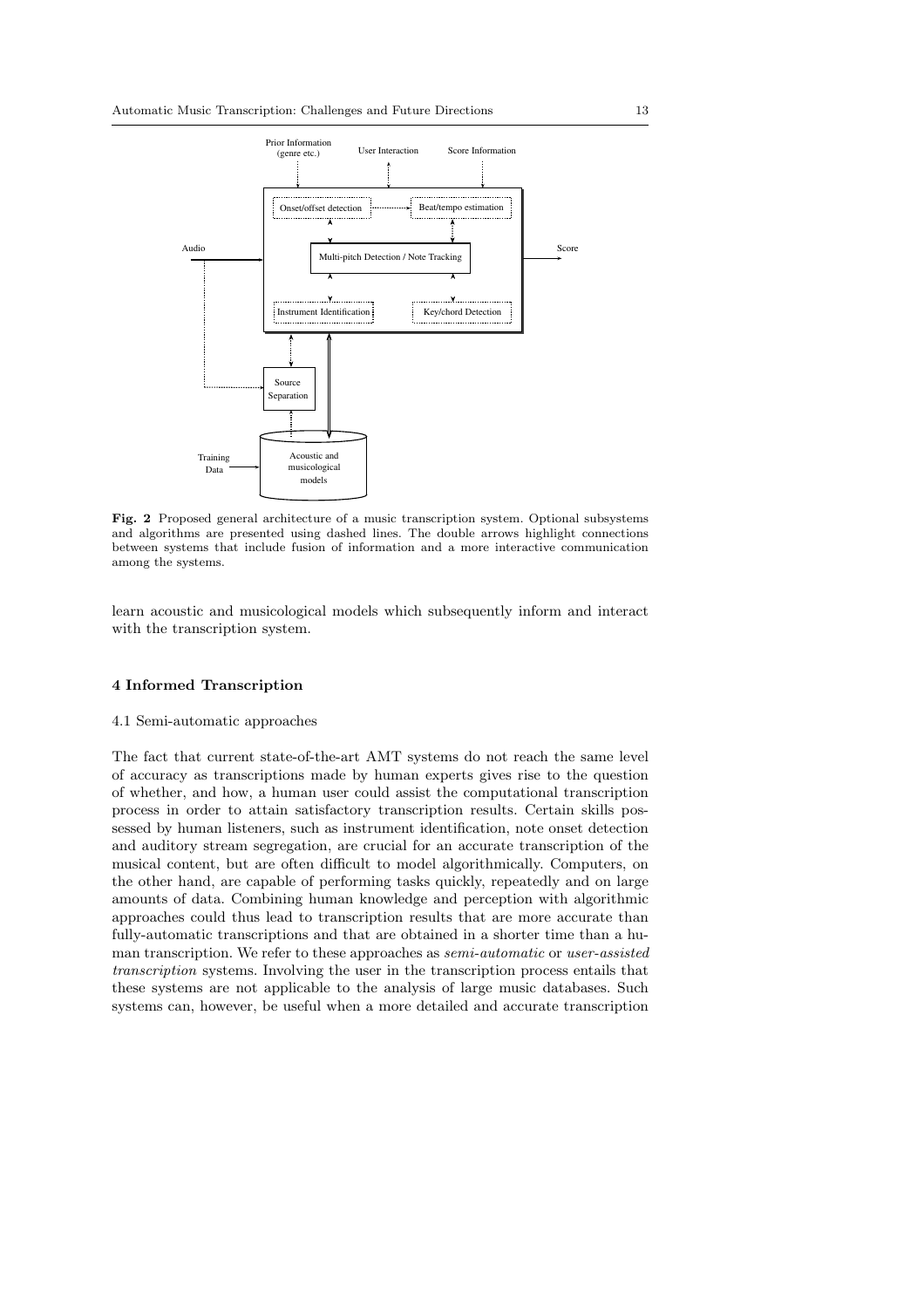

Fig. 3 Achieved accuracies of a user-assisted transcription system as a function of the number of instruments in the mixture. The left panel shows results for the case where instrument types were provided by the user. In the right panel, the user labelled notes for each instrument.

of individual music pieces is required and potential users could hence be musicologists, arrangers, composers and performing musicians.

The main challenges of user-assisted transcription systems are to identify areas in which human input can be beneficial for the transcription process, and to integrate the high-level human knowledge into the low-level signal analysis. Different types of user information might thereby require different ways of incorporating that knowledge, which might include the application of user feedback loops in order to refine the estimation of individual low-level parameter estimates. Further challenges include the more practical aspects such as interface design and minimising the amount and complexity of information required of users.

Criteria for the user input include the fact that the input needs to provide information that otherwise could not be easily inferred algorithmically. Any required input also needs to be reliably extractable by the user, who might not be an expert musician, and it should not require too much time and effort from the user to provide that information. In principle any acoustic or score-related information that matches the criteria above can act as prior information for the system. Depending on the expertise of the targeted users, this information could include key, tempo and time signature of the piece, structural information, information about the instrument types in the recording, or even asking the user to label a few chords or notes for each instrument. Although many proposed transcription systems — often silently — make assumptions about certain parameters, such as the number or types of instruments in the recording (e.g. [34, 60, 81]), not many systems explicitly incorporate prior information from a human user.

As an example, in [72], two different types of user information were compared in a user-assisted music transcription system: naming the instrument types in the recording, and labelling notes for each instrument. In the first case, previously learnt spectra of the same instrument types were used for the decomposition of the time-frequency representation, whereas in the second case, instrument spectra were derived directly from the instruments in the recording under analysis based on the user labels. The results (cf. Fig. 3) showed considerably better accuracies for the second case, across the full range of numbers of instruments in the target mixture. Similarly, Fuentes et al. [51] asked the user to highlight notes in a midlevel representation in order to separate the main melody. Smaragdis and Mysore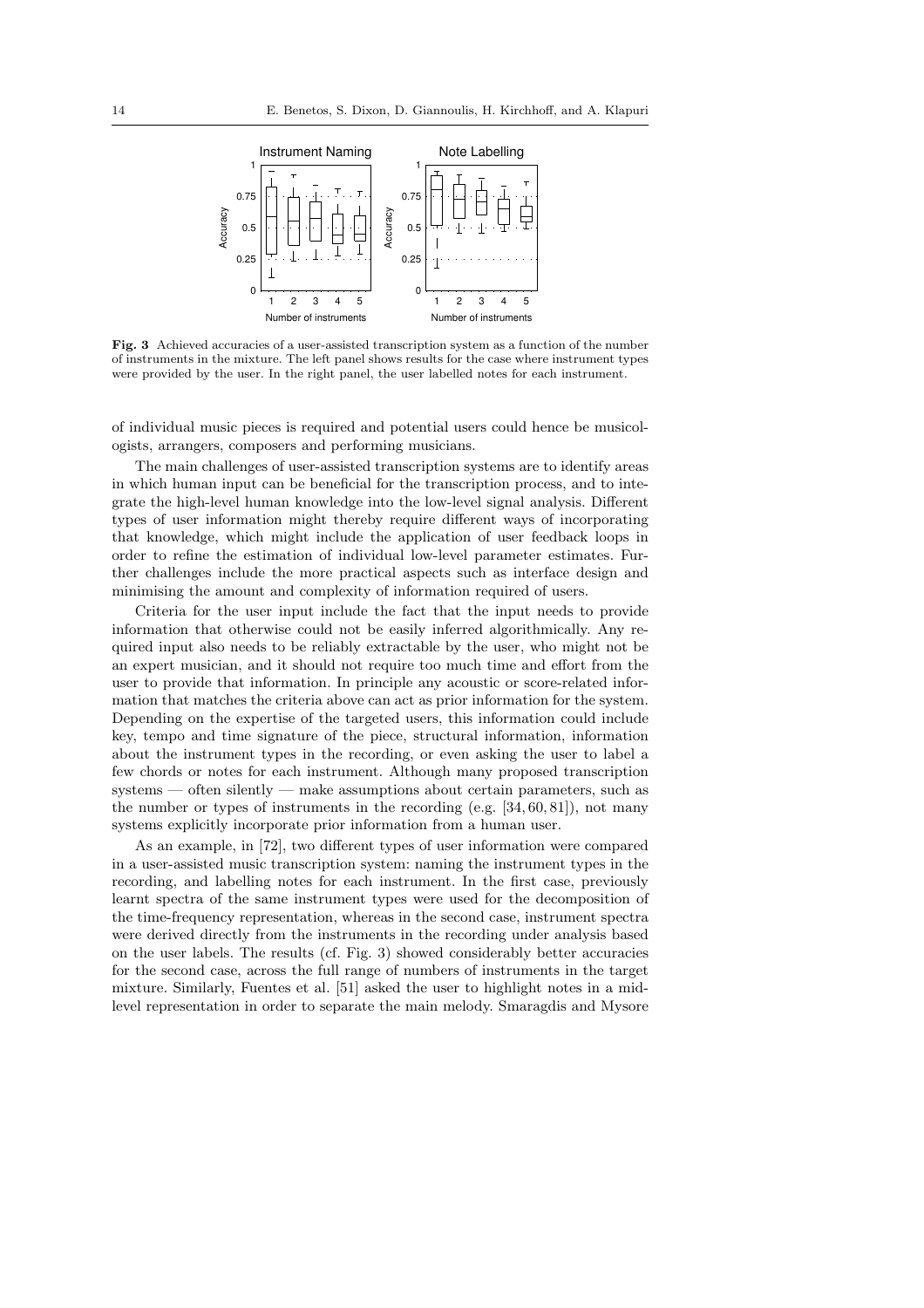[120] enabled the user to specify the melody to extract by humming along to the music. This knowledge enabled the authors to sidestep the error-prone tasks of source identification and timbre modelling. A transcription system that postprocesses the transcription result based on user-input was proposed by Dittmar and Abeßer [35]. It allowed users to automatically snap detected notes to a detected beat grid and to the diatonic scale of the user-specified key. This feature of the system was not evaluated.

Finally, other tasks (or fields of research) have incorporated user-provided prior information as a method to improve overall performance. In the context of source separation, Ozerov et al. [101] proposed a framework that enables the incorporation of prior knowledge about the number and types of sources, and the mixing model. The authors showed that by using prior information, a better separation could be achieved than with a completely blind system. A future challenge could be the development of a similar framework for incorporating prior information for user-assisted transcription.

In addition to their practical use as interactive systems, user-assisted transcription systems might also pave the way for more robust fully-automatic systems, because they allow algorithms to focus on a subset of the required tasks while at the same time being able to revert to reliable information from other subtasks (cf. Sec. 6). This enables isolated evaluation of the proposed solutions in an integrated framework.

#### 4.2 Score-informed approaches

Contrary to speech, only a fraction of Western music is fully spontaneous, as musical performances are typically based on an underlying composition or song. Although transcription is usually associated with the analysis of an unknown piece, there are certain applications for which a score is available, and in these cases the AMT system can exploit this additional knowledge [117] in order to help us understand the relationship between score and audio. This score-informed transcription area has certain similarities to the emerging topic of informed source separation (see also Sec. 6.3).

One application area where a score is available is automatic instrument tutoring [14, 36, 124], where a system evaluates the performance of a student based on a reference score and provides feedback. Thus, the correctly played passages need to be identified, along with any mistakes made by the student, such as missed or extra played notes. An example of a score-informed transcription for automatic piano tutoring is given in Figure 4. In [14] it was shown that the score-informed system was able to detect correct and extra notes played by students, but had a considerably lower performance regarding missing notes. Another challenge for score-informed transcription is how to treat structural errors in a piece, i.e. major changes in a performance and not local mistakes. This would require a robust alignment algorithm operating within the score-informed transcription framework.

Another example application is the analysis of expressive performance, where the tempo, dynamics, articulation and timing relative to the score are the focus of the analysis. There are often small differences between the reference score and the performance (e.g. ornamentation), and in most cases, the score will not contain the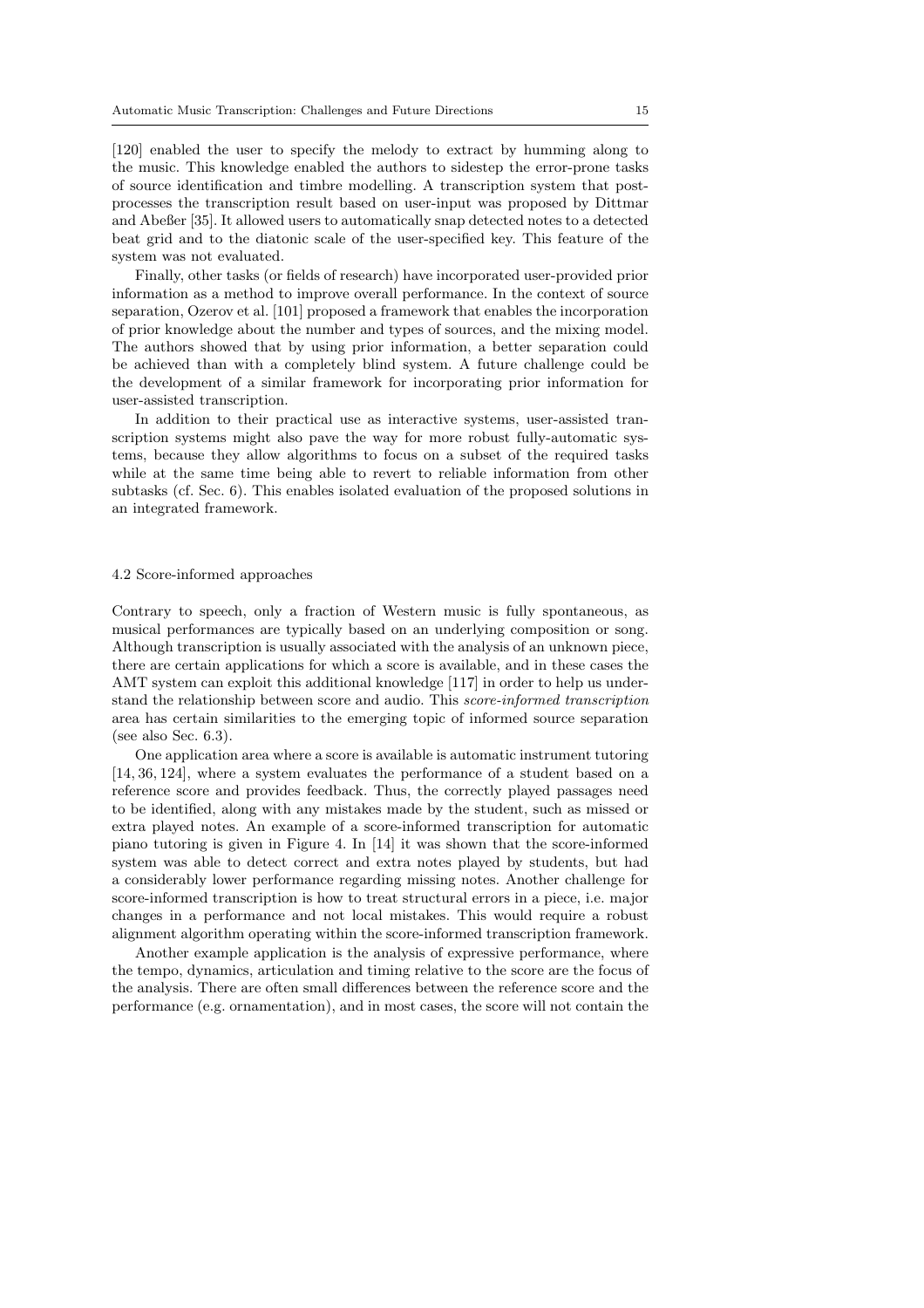

Fig. 4 The score-informed piano transcription of a performance of J. Brahms' The Sandman, from [14]. Black corresponds to correct notes, gray to missed notes and empty rectangles to extra notes played by the student.

absolute timing of notes and thus will need to be time-aligned with the recording as a first step.

One way to utilise the automatically-aligned score is for initialising the pitch activity matrix  $H$  in a spectrogram factorisation-based model (see Eq. (3)), and keeping these fixed while the spectral templates  $W$  are learned, as in [45]. After the templates are learned, the gain matrix could also be updated in order to cater for note differences between the score and the recording.

## 5 Instrument- and Genre-specific Transcription

Current AMT approaches usually employ instrument models that are not restricted to specific instrument types, but are applicable and adaptable to a wide range of musical instruments. In fact, most transcription algorithms that are based on heuristic rules and those that employ perceptual models even deliberately disregard specific timbral characteristics in order to enable an instrument-independent detection of notes. Even many transcription methods that aim to transcribe solo piano music are not so much tailored to piano music as tested on such music; these approaches do not necessarily implement a piano-specific instrument model. Similarly, the aim of many transcription methods is to be applicable to a broad range of musical genres.

The fact that only a small number of publications on instrument- and genrespecific transcription exist, is particularly surprising when we compare AMT to the more mature discipline of automatic speech recognition. Continuous speech recognition systems are practically always language-specific and typically also domainspecific, and many modern speech recognisers include speaker adaptation [65].

Transcription systems usually try to model a wide range of musical instruments using a single set of computational methods, thereby assuming that those methods can be applied equally well to different kinds of instruments. A prominent example is the non-negative matrix factorisation technique (cf. Sec. 2.1.3) which can be used to find prototype spectra for the different pitches in the recording that capture the instrument-specific average harmonic partial amplitudes (e.g. [34]). However,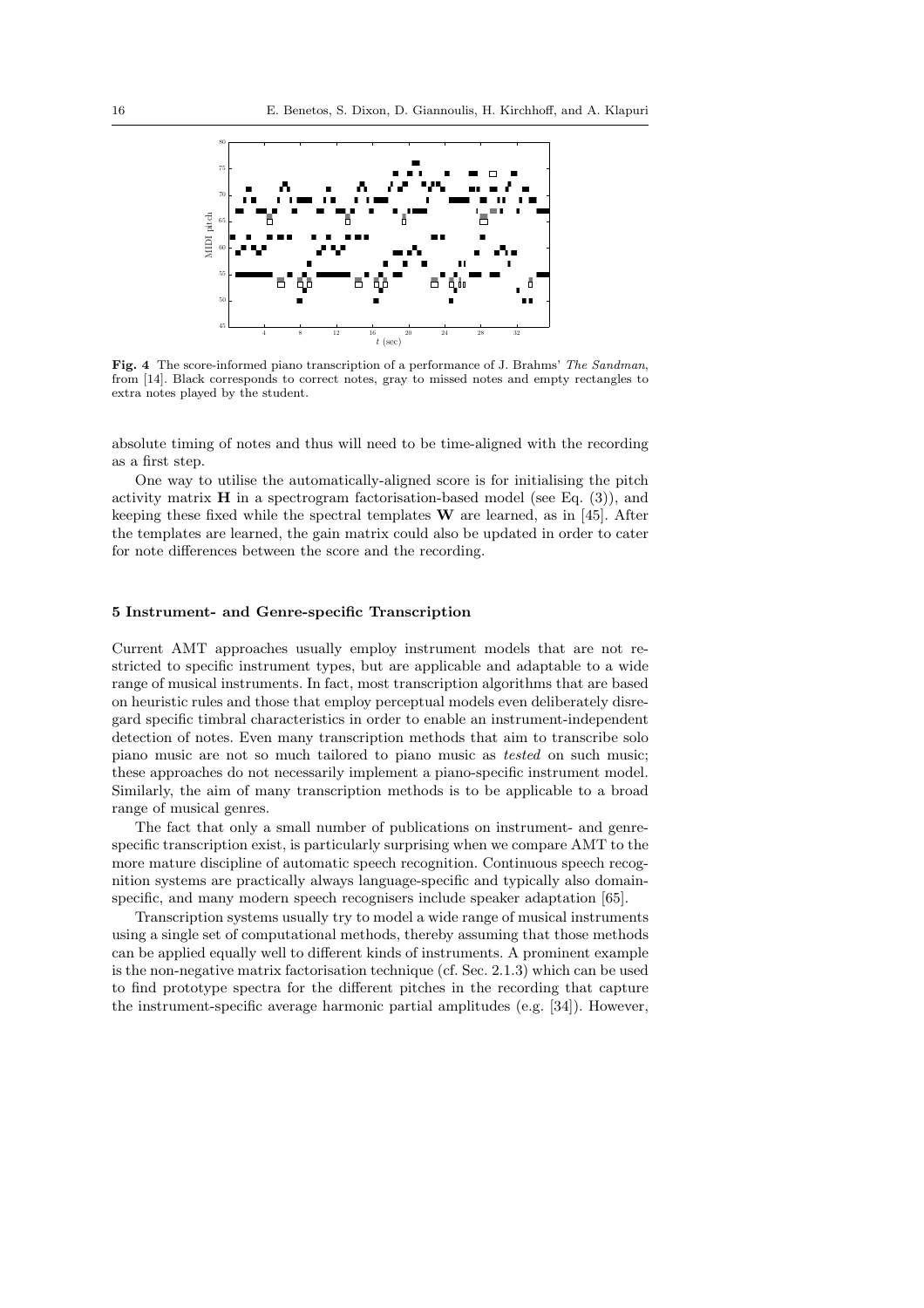depending on the sound production mechanism of instruments, their characteristics can differ considerably and might not be captured equally well by the same computational model or might at least require defining a set of instrument-specific parameters and constraints in the common model used. The NMF technique for example would require additional computational complexity and time by introducing more than a single basis element per pitch per instrument in order to account for any variations in the partial amplitudes during the course of a note or due to differences in dynamic levels which might have a considerable effect on the transcription accuracy.

Furthermore, acoustic instruments incorporate a wide range of playing styles, which can differ notably in sound quality. To model these differences we can turn to the extensive literature on the physical modelling of musical instruments. A promising direction could be to incorporate these models in the transcription process and adapt their specific parameters to the recording under analysis. Some examples of instrument-specific transcription can be found for violin [4,85], bells [87], tabla [54] and guitar [3]. The application of instrument-specific models, however, requires the target instrumentation either to be known or inferred from the recording via instrument recognition algorithms (cf. Sec. 2.2).

Recently, the increasing interest of the MIR community in the application of music analysis techniques to non-Western music has underlined the fact that different musical genres require different analysis techniques in order to be able to extract genre-specific musical structures (e.g. [100]). Restricting a transcription system to a certain musical genre enables the incorporation of specific (expert) knowledge about that genre. Musicological knowledge about structure (e.g. sonata form), harmony progressions (e.g. 12-bar blues) or specific instruments could for example be used to enhance transcription accuracy. Genre-specific AMT systems have been designed for genres such as Australian aborginal music [94], but genrespecific methods could likewise be applied to other Western and non-Western musical genres. In order to build a general-purpose AMT system, several genre-specific transcription systems could be combined and selected based on a preliminary genre classification stage.

#### 6 Information Integration

#### 6.1 Fusing information across the aspects of music

Many systems for note tracking combine multiple-F0 estimation with onset and offset detection, but disregard concurrent research on other aspects of music, for example the estimation of various music content descriptors such as instrumentation, rhythm, or tonality. These descriptors are highly interdependent and they could be analysed jointly, combining information across time and across features to improve transcription performance. This, for example, can be seen clearly from the latest MIREX evaluation results [91], where independent estimators for various musical aspects apart from onset detection, such as, key detection and tempo estimation have performances around 80% and could potentially improve the transcription process if integrated in an AMT system.

A human transcriber interprets the performed notes in the context of the metrical structure. Extensive research has been performed into beat tracking and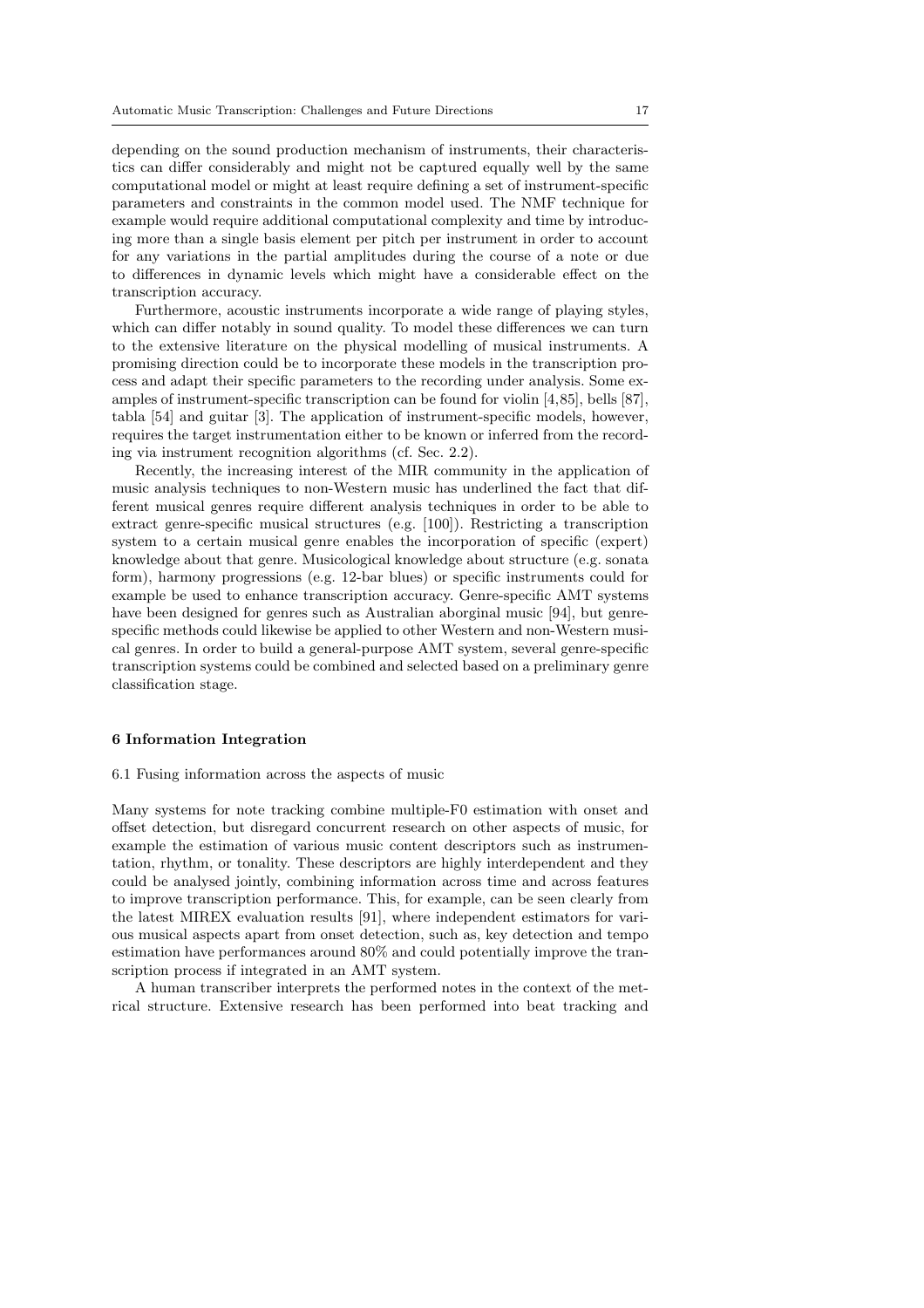rhythm parsing [58], but transcription rarely takes advantage of this knowledge. An exception is the transcription system in [70], which combines the processes of tempo and note onset estimation with that of note extraction, using a generative model for polyphonic spectrograms that simultaneously extracts the notes and the structure of a piece based on a 2-dimensional hierarchical tree-structured Bayesian model. However the system's performance has not been systematically evaluated and there are some computational complexity issues with this approach. Another case is [96], where the proposed system explicitly models the beat structure information and extracts a set of musically meaningful temporal constraints that are subsequently applied on an NMF-based transcription model in order to improve the overall transcription performance. The system greatly improves over the unconstrained NMF but would have to be tested more rigorously to observe its full potential.

Another example, this time on chord transcription with the use of beat-synchronous features, is [88], where the audio is segmented according to the location of beats, and features are averaged over these beat-length intervals. The advantage of a more robust feature (less overlap between succeeding chords) is balanced by a loss in temporal resolution (harmonic change is assumed not to occur within a beat). For note transcription, it is unrealistic to assume that notes do not change within beats, but a promising approach would be to use a similar technique at a lower (i.e. sub-beat) metrical level, corresponding to the fastest note sequences. The resulting features would be more robust than frame-level features, and advantage could be taken of known (or learnt) rhythmic patterns and effects of metrical position.

Key is another high-level musical cue that, if known or estimated, provides useful prior information for the extraction of notes and chords. As described in Sec. 2.2, key can be modelled as imposing a probability distribution over notes and chords for different metrical positions and durations. Therefore, by specifically modelling key, transcription accuracy can be improved, e.g. by giving more weight to notes which belong to the current key. Genre and style are also influential factors for modelling the distribution of pitch classes in a key. The key estimation approaches that have been proposed are rarely exploited for AMT, with one exception being that of [115], which gave the best results for the MIREX 2008 note tracking task.

Likewise, local harmony (the current chord) can be used to inform note transcription. The converse problem, determining the chord given a set of detected notes, is also a transcription task, which implicitly involves selecting the subset of notes deemed to have a harmonic function. A chord transcription system which uses a probabilistic framework to jointly model the key, metre, chord and bass notes [88] gave the best results for the MIREX 2009 and 2010 chord detection tasks. Another example is [110], where the authors introduce a joint probabilistic model for AMT that models the temporal dependencies between musical notes and the underlying chords, as well as the instantaneous dependencies between chords, notes and the observed note saliences based on musicological models encoded in a dynamic Bayesian network. Further examples of joint estimation include the use of graphical model for singing transcription, jointly estimating pitch, rhythm, segmentation and tempo [112], and an HMM for simultaneous estimation of chords and downbeats [103].

Finally, information can also be integrated over time. Most AMT systems model only short-term dependencies, often using Markov models to describe ex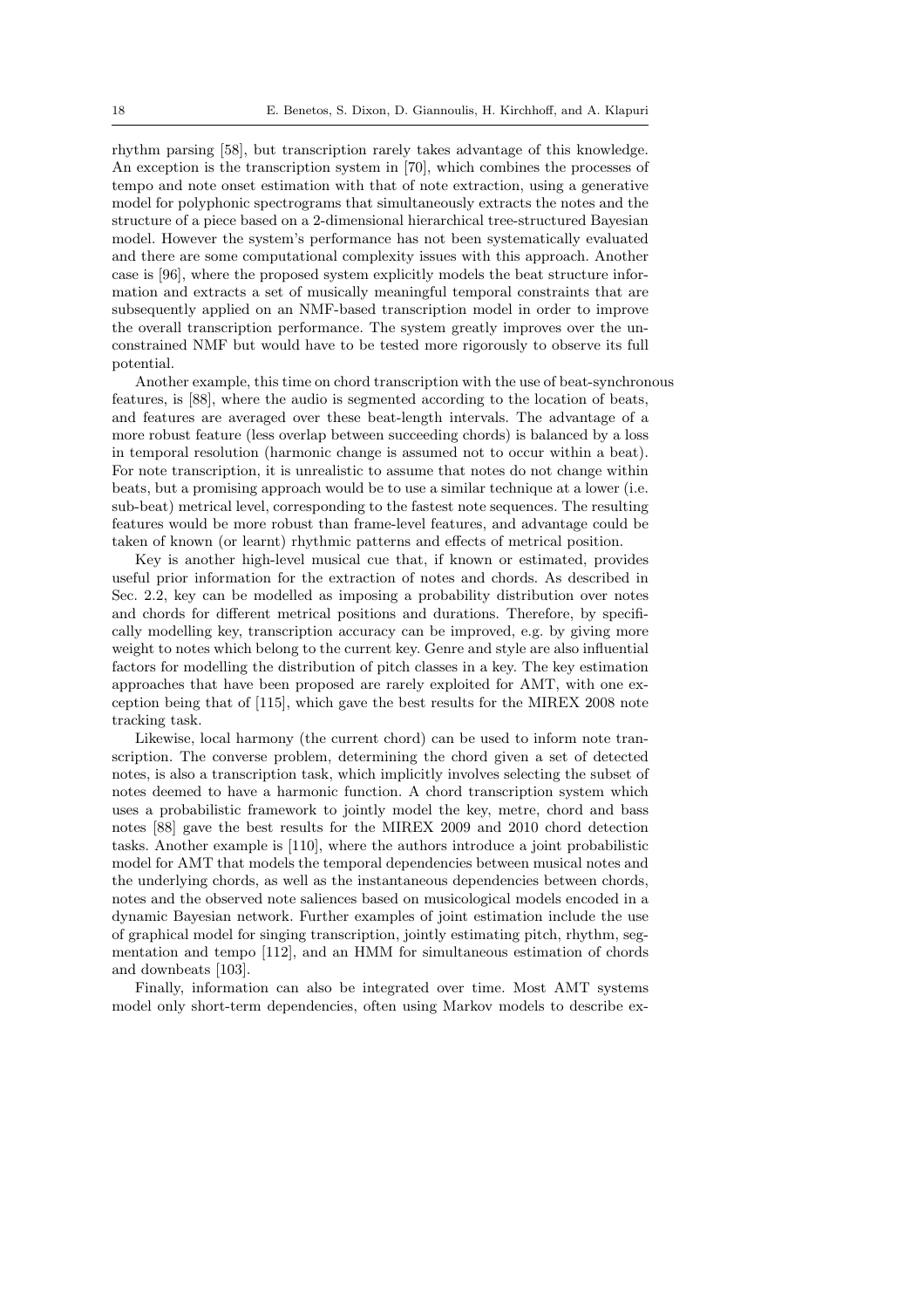pected melodic, harmonic and rhythmic sequences. Musicological models could be employed to describe these local sequential dependencies [115] as well as longerterm relationships such as structural repetition and key. Structural relationships have been utilised, for example, to improve beat tracking [28] and chord transcription [89].

## 6.2 Combining methods targeting the same feature

Information could also be integrated by combining multiple estimators or detectors for a single feature, for instance combining two multi-pitch estimators, especially if these are based on different acoustic cues or different processing principles. This could help overcome weak points in the performance of the individual estimators, offer insight on the weaknesses of each and raise the overall system accuracy provided that the methods do not fail on the same instances. In a different context, several pitched instrument onset detectors, which individually have high precision and low recall, have been successfully combined in order to obtain an improved detection accuracy [64]. For classification, adaptive boosting (AdaBoost) provides a powerful framework for fusing different classifiers in order to improve the performance [49].

#### 6.3 Joint transcription and source separation

Source separation can benefit transcription-related tasks such as multipitch detection and instrument identification. In particular, instrument identification and separation are highly interdependent, and accomplishing one would significantly ease the other, for example by allowing instrument identification to be performed on the separated source signals [18]. Another approach is to perform instrument separation and identification jointly, using for example signal model-based probabilistic inference in the score-informed case [67]. Furthermore, ideas and algorithms from the field of source separation can be utilised for AMT, especially regarding the exploitation of spatial information where available [41, 101]. On the other hand, music transcription can be used to improve source separation. For example in [48], the authors propose an informed source separation system where a reference transcription for each instrument signal is computed from separate source signals before mixing and that information is encoded in a watermark embedded in the mixture signal. The information is later used by the decoder in order to separate the source signals from the mixture.

For most music signals, there is only one (mono) or two (stereo) mixture signals available, whereas the number of sources can be much larger. In this case, the separation task is underdetermined, and can only be solved by making some assumptions about the sources. These may include sparsity, non-negativity and independence, or may take the form of structured spectral models like NMF models [60], PLCA models [6], spectral Gaussian scaled mixture models (Spectral-GSMMs) [2] or the source-filter model for sound production [62]. Further constraints such as temporal continuity or harmonicity can be employed together with spectral models. Techniques that employ spectral models for the sources or an NMF-based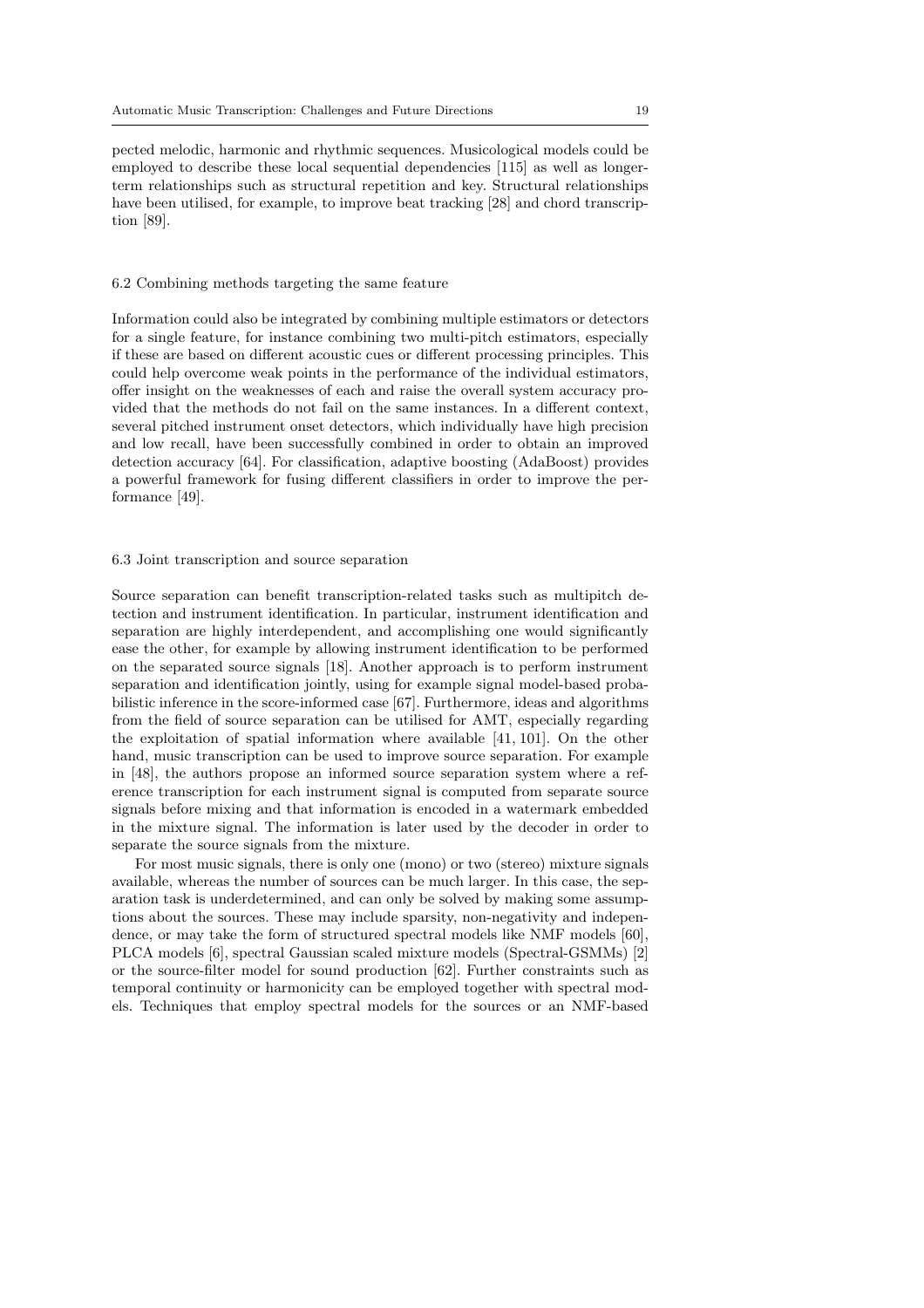framework that explicitly models the mixing process have been shown to perform well.

The robustness of source separation can be further improved in the userassisted scenario. For example in [41], the user indicates the desired audio source by selecting the estimated F0 track of that source and subsequently the system refines the selected F0 track, and estimates and separates the relevant source.

# 7 Creating Training Data

A large subset of AMT approaches perform experiments only on piano data, e.g. [34, 43, 107]. One reason is because it is relatively easy to create recordings with aligned ground-truth using e.g. a Disklavier, while there is no straightforward way of creating ground-truth for multiple-instrument music, which typically requires hours of manual transcription and is a challenging (and tedious) task if recordings of separated instrument sources are not available. However, this emphasis on piano music may sometimes lead to models that are suitable for pitched percussive instruments only. Also, most of the current AMT methods involve a training stage, where the parameters of the method are optimised using manually annotated data.

The availability of recorded music with the exact underlying score would open up new and promising opportunities for training complex models, where groundtruth for multiple-instrument recordings is crucial for the further development of sophisticated transcription systems. If musical scores became widely available in high-level digital forms (for example via optical music recognition or crowdsourced transcriptions), they would provide valuable side-information for signal analysis, and in the limit reduce the transcription task to the alignment of an existing score to the input audio, although it should be noted that different renditions of a piece of music often vary considerably in their instrumentation and arrangement. This would require robust alignment methods which are able to detect transpositions and structural changes in a piece. One example of aligned multiple-instrument transcriptions is the set of syncRWC annotations<sup>1</sup>, which were created using the framework described in [46]. Also, an example of a multi-track dataset for transcription is the Bach10 dataset [40], for which ground-truth was creating by performing monophonic pitch tracking on the individual instrument tracks.

Finally, it should be added that large databases alone are not sufficient for creating a robust transcription system. In addition, one needs complex models and good optimization algorithms for training the models. One possible use is to cluster the data (for example, according to automatically detected genres) and then train cluster-specific transcription parameters. When the system is used, the same clustering is applied and the cluster-specific parameters are taken into use.

## 8 Towards a Complete Transcription

Most of the aforementioned transcription approaches tackle the problems of multiple-F0 estimation and note onset/offset detection, with a minority of approaches also

<sup>1</sup> http://staff.aist.go.jp/m.goto/RWC-MDB/AIST-Annotation/SyncRWC/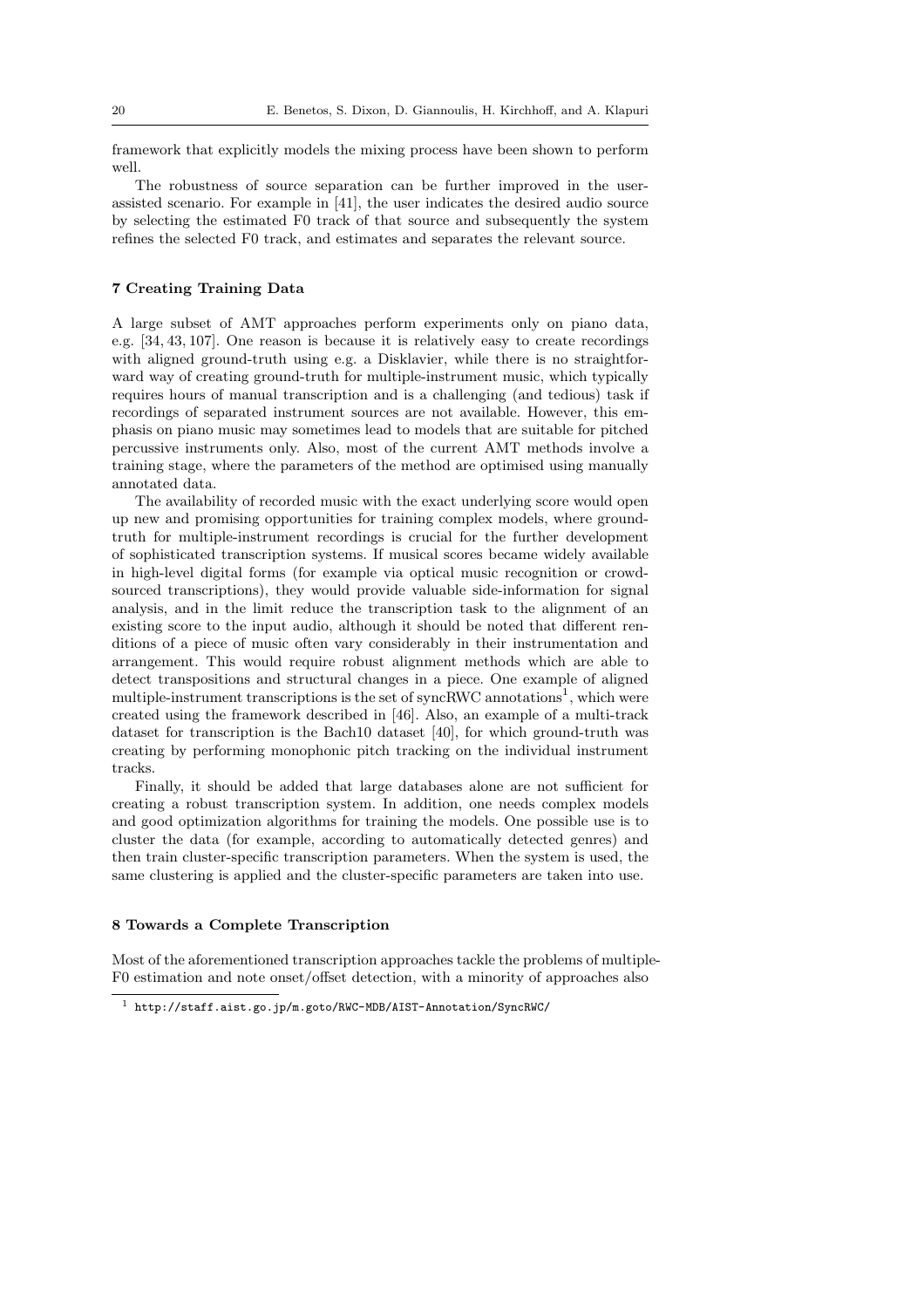tacking the estimation of instrument identities, key, or tempo. However, in order to produce output in the form of sheet music, additional issues need to be addressed, such as typesetting, estimation of dynamics, fingering, expressive notation and articulation. Although there are approaches that address many of these individual problems, there exists no 'complete' AMT system to date. A further open problem is how to customise or personalise the system output, for example according to instrument and genre. The need for personalised systems in the greater MIR context is addressed in [56]. As an example for the AMT case, pop music is typically transcribed as a melody and a bass line instead of a complete score (e.g. [55]). Thus, automatic instrument and genre identification could be integrated into an AMT system in order to adapt system parameters (as described in Sec. 5) and generate style-specific transcriptions.

Regarding typesetting, current tools produce readable scores from MIDI data alone (e.g. Lilypond<sup>2</sup>), however, cues from the music signal could also assist in incorporating additional information into the final score (e.g. expressive features for note phrasing). Another problem which is crucial for typesetting is estimating the meter of music signals, for which a general-purpose system has not yet been developed [76].

As far as dynamics are concerned, in [44] a method was proposed for estimating note intensities in a score-informed scenario. However, even though the vast majority of AMT techniques can estimate note dynamics using pitch salience or activations, evaluating the performance of current AMT systems for the estimation of note dynamics has not yet been addressed, partly due to a lack of ground truth data. Note also that some additional interpretation of the extracted dynamics over time would need to be made, in order to derive the dynamic markings used in score notation (e.g. crescendo, diminuendo). Most existing ground-truth data does not include note intensities, which are difficult to annotate manually, except for datasets created using reproducing pianos (e.g. [43, 107]), which automatically contain relative intensity information such as MIDI note velocities.

For extracting fingering, Kasimi et al. [71] and Radicioni [111] proposed dynamic programming-based methods for assigning fingers to notes in polyphonic piano and guitar scores respectively. More recent work [3] addresses the problem of automatically extracting the fingering configurations for guitar recordings in an AMT framework. Also, the problem of automatic fingering transcription for violin is addressed in [86], by analyzing the input signal to determine the most likely sequence of fingerboard locations along the different strings and string locations. For computing fingering, information from the transcribed signal as well as instrument-specific knowledge is needed. Thus, a robust instrument identification system would need to be incorporated for computing fingerings in multiinstrument recordings. There is also still room for refinement in the aforementioned instrument-specific approaches, and current work is focused only on a limited set of instruments, while there is a lack of a systematic evaluation methodology in the fingering extraction problem.

For extracting high-level semantic features relating to expression such as on timing (e.g. rubato) and articulation (e.g. vibrato, legato) some work has been done, mostly in the score-informed case [117]. In [52] a framework for extracting expressive features both from a score-informed and an uninformed perspective

 $^2$ http://lilypond.org/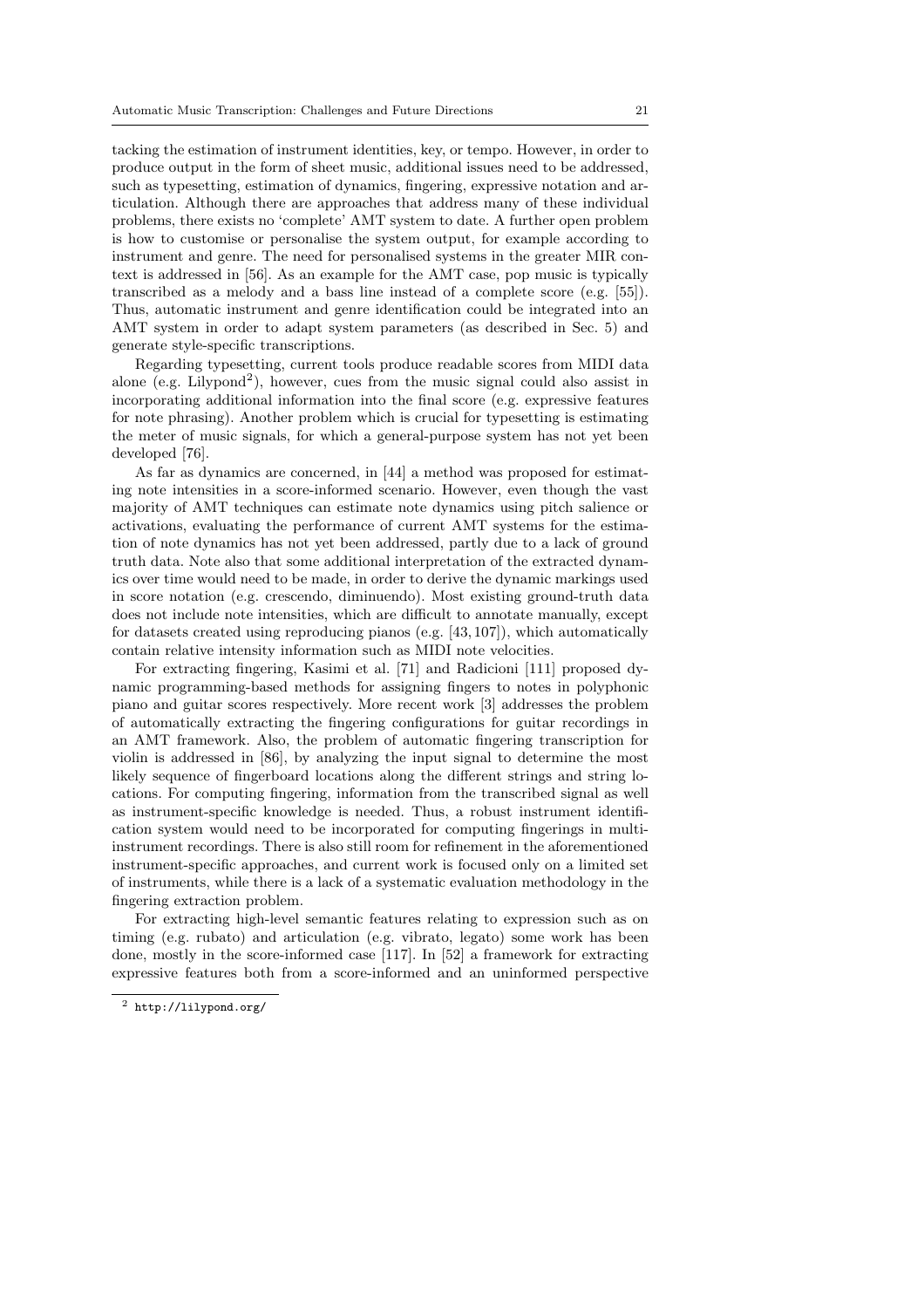is proposed. For the latter, an AMT system is used prior to the extraction of expressive features which include timing, timbre, pitch deviation, and loudness descriptors. It should be mentioned though that not all of the extracted features directly correspond to expressive notation. Thus, additional work needs to be done in order to provide a mapping between mid-level features and the expressive markings which are used in a music score.

## 9 Conclusions

to involve people from other disciplines into the AMT research, it is important to have keynote talks from top-level music/psychology/acoustics experts at music signal processing conferences.

Automatic music transcription is a rapidly developing research area where several different approaches are still being actively investigated. There are however several open issues in the AMT problem and the performance of current systems is still not sufficient for certain applications which would require a great degree of accuracy. In this paper we have reviewed the current state of AMT research, identified major challenges, and proposed several promising directions to advance the state of the art. For further insights into current research challenges in MIR, see [118].

One viable way of advancing the current state of AMT systems is to make use of more information, which could take the form of high-level models reflecting the musical conventions or instrument acoustics relevant to the piece in question, or take advantage of explicit user input in order to select algorithms, set parameters, or resolve ambiguities. For example, we discussed how a genre- or instrumentspecific transcription system can utilise high-level models that are more precise and powerful than their more general counterparts. Another promising direction for further research is the combination of multiple processing principles, such as different algorithms with complementary properties which estimate a particular feature, or algorithms which extract various types of musical information, such as the key, metrical structure, and instrument identities, and feed that into a model that provides context for the note detection process. Note detection accuracy is not the only determining factor that enables meaningful end-user applications. Often it is possible to circumvent the limitations of the underlying technology in creative ways. For example in semi-automatic transcription, the problem is redefined as achieving the required transcription accuracy with minimal user effort.

To enable progress in these directions, expertise from a range of disciplines will be needed, such as musicology, acoustics, audio engineering, cognitive science and computing. The infrastructure required to support such multidisciplinary collaboration includes joint conferences, meetings and projects, as well as evaluation frameworks and data sets for comparing competing approaches. It is also important to have end-user applications that drive the development of AMT technology and provide it with relevant feedback, and in this respect the involvement of industry partners will be crucial. In such a scenario, the sharing of code and data between researchers becomes increasingly important. We discussed how the principles of reproducible research and sustainable software improve the efficiency of research by minimising duplication of effort, allowing researchers to focus more of their time on novel work.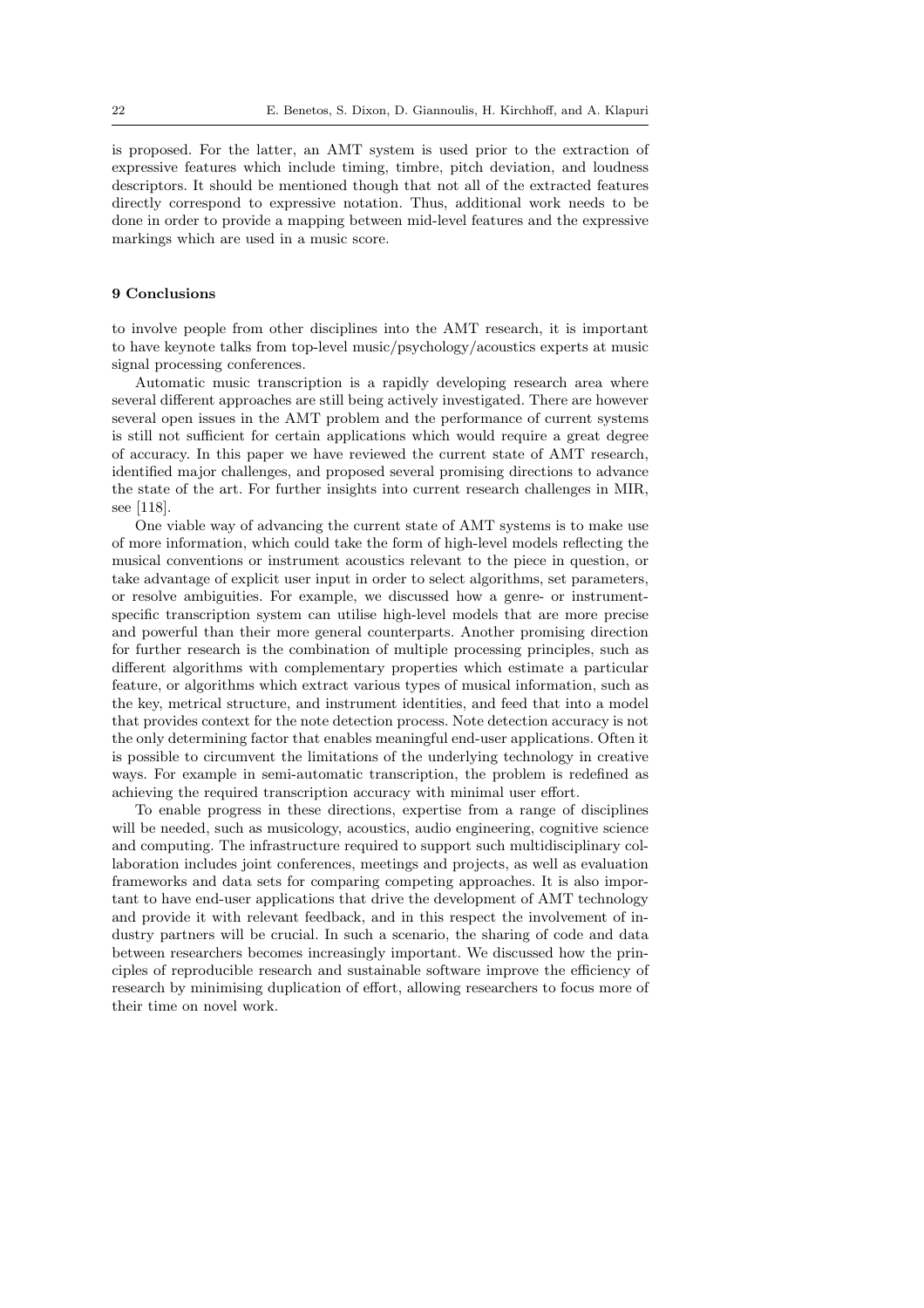We listed a number of open challenges facing AMT researchers for which no immediate solution is, currently, in sight or they have not been fully addressed by the scientific community yet. However, we believe that AMT research has reached the point where certain practical end-user applications can be built, especially where transcribed notes are used as a basis for extracting higher-level information, and we expect to see many more of these appearing in the near future as the state of AMT research advances.

Acknowledgements E. Benetos is funded by a City University London Research Fellowship. D. Giannoulis and H. Kirchhoff are funded by a Queen Mary University of London CDTA Studentship. We acknowledge the support of the MIReS project, supported by the European Commission, FP7, ICT-2011.1.5 Networked Media and Search Systems, grant agreement No 287711.

#### References

- 1. Abdallah, S.A., Plumbley, M.D.: Polyphonic transcription by non-negative sparse coding of power spectra. In: 5th Int. Conf. on Music Information Retrieval, pp. 318–325 (2004)
- 2. Arberet, S., Ozerov, A., Bimbot, F., Gribonval, R.: A tractable framework for estimating and combining spectral source models for audio source separation. Signal Processing 92(8), 1886–1901 (2012)
- 3. Barbancho, A., Klapuri, A., Tardon, L., Barbancho, I.: Automatic transcription of guitar chords and fingering from audio. IEEE Trans. Audio, Speech, and Language Processing 20(3), 915–921 (2012)
- 4. Barbancho, I., de la Bandera, C., Barbancho, A., Tardon, L.: Transcription and expressiveness detection system for violin music. In: Int. Conf. Audio, Speech, and Signal Processing, pp. 189–192 (2009)
- 5. Barbedo, J., Tzanetakis, G.: Musical instrument classification using individual partials. IEEE Trans. Audio, Speech, and Language Processing 19(1), 111–122 (2011)
- 6. Bay, M., Beauchamp, J.W.: Multiple-timbre fundamental frequency tracking using an instrument spectrum library. The Journal of the Acoustical Society of America  $132(3)$ , 1886 (2012)
- 7. Bay, M., Ehmann, A.F., Downie, J.S.: Evaluation of multiple-F0 estimation and tracking systems. In: 10th Int. Society for Music Information Retrieval Conf., pp. 315–320 (2009)
- 8. Bello, J., Daudet, L., Abdallah, S., Duxbury, C., Davies, M., Sandler, M.: A tutorial on onset detection in musical signals. IEEE Transactions on Speech and Audio Processing 13(5), 1035–1047 (2005)
- 9. Bello, J.P.: Towards the automated analysis of simple polyphonic music: a knowledgebased approach. Ph.D. thesis, Department of Electronic Engineering, Queen Mary University of London (2003)
- 10. Bello, J.P., Daudet, L., Sandler, M.B.: Automatic piano transcription using frequency and time-domain information. IEEE Trans. Audio, Speech, and Language Processing 14(6), 2242–2251 (2006)
- 11. Benetos, E., Dixon, S.: Polyphonic music transcription using note onset and offset detection. In: IEEE International Conference on Acoustics, Speech, and Signal Processing, pp. 37–40. Prague, Czech Republic (2011)
- 12. Benetos, E., Dixon, S.: A shift-invariant latent variable model for automatic music transcription. Computer Music Journal 36(4), 81–94 (2012)
- 13. Benetos, E., Dixon, S., Giannoulis, D., Kirchhoff, H., Klapuri, A.: Automatic music transcription: breaking the glass ceiling. In: 13th Int. Society for Music Information Retrieval Conf., pp. 379–384 (2012)
- 14. Benetos, E., Klapuri, A., Dixon, S.: Score-informed transcription for automatic piano tutoring. In: 20th European Signal Processing Conf., pp. 2153–2157 (2012)
- 15. Bertin, N., Badeau, R., Richard, G.: Blind signal decompositions for automatic transcription of polyphonic music: NMF and K-SVD on the benchmark. In: IEEE International Conference on Acoustics, Speech, and Signal Processing, pp. 65–68 (2007)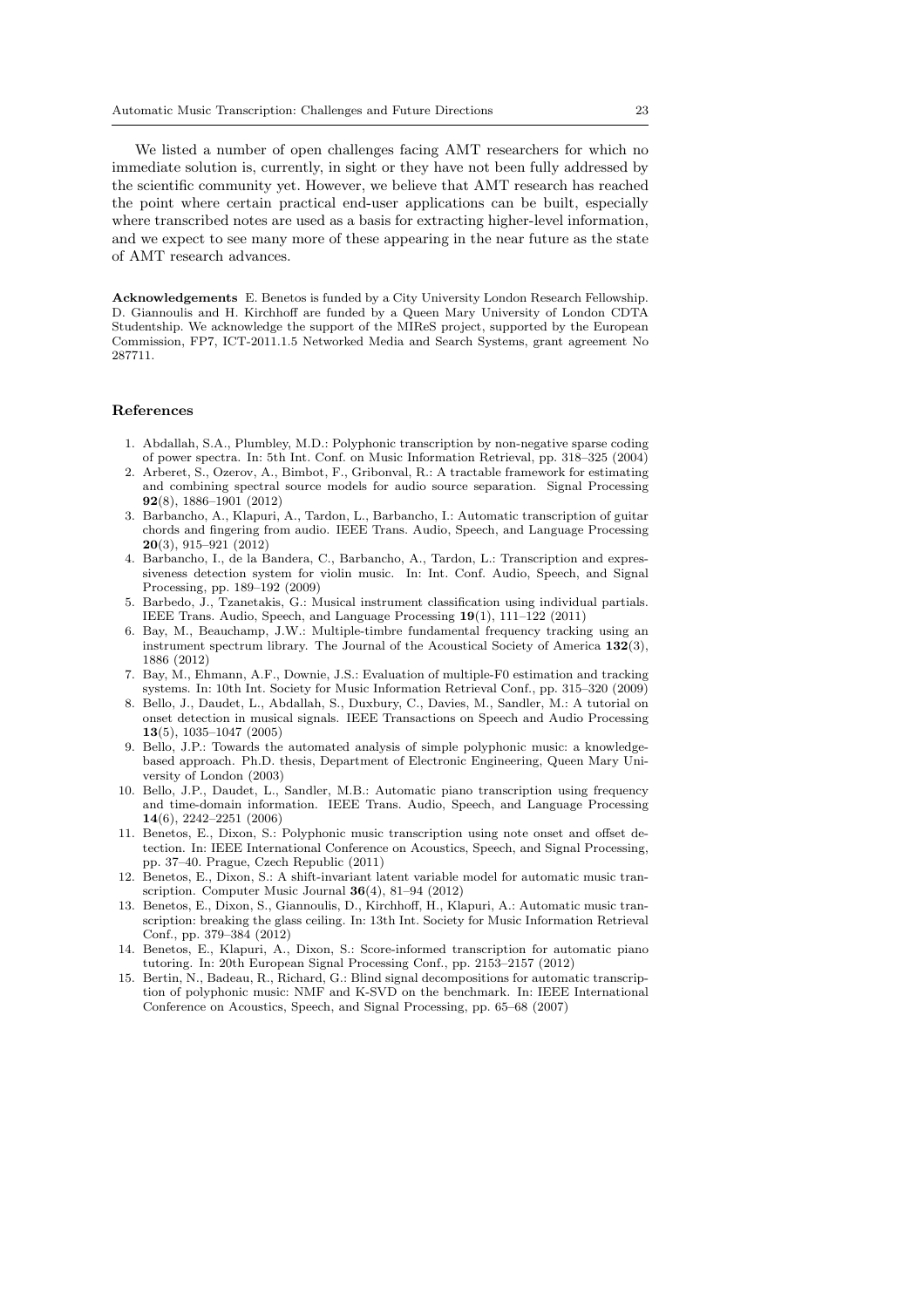- 16. Bertin, N., Badeau, R., Vincent, E.: Enforcing harmonicity and smoothness in Bayesian non-negative matrix factorization applied to polyphonic music transcription. IEEE Trans. Audio, Speech, and Language Processing 18(3), 538–549 (2010)
- 17. Böck, S., Arzt, A., Krebs, F., Schedl, M.: Online realtime onset detection with recurrent neural networks. In: Proceedings of the 15th International Conference on Digital Audio Effects (2012)
- 18. Bosch, J., Janer, J., Fuhrmann, F., Herrera, P.: A comparison of sound segregation techniques for predominant instrument recognition in musical audio signals. In: 13th Int. Society for Music Information Retrieval Conf., pp. 559–564 (2012)
- 19. Brown, J.: Calculation of a constant Q spectral transform. J. Acoustical Society of America 89(1), 425–434 (1991)
- 20. Buckheit, J.B., Donoho, D.L.: WaveLab and reproducible research. Tech. Rep. 474, Dept of Statistics, Stanford Univ. (1995)
- 21. Burred, J., Robel, A., Sikora, T.: Polyphonic musical instrument recognition based on a dynamic model of the spectral envelope. In: Int. Conf. Audio, Speech, and Signal Processing, pp. 173–176 (2009)
- 22. Casey, M., Veltkamp, R., Goto, M., Leman, M., Rhodes, C., Slaney, M.: Content-based music information retrieval: Current directions and future challenges. Proc. IEEE  $96(4)$ , 668–696 (2008)
- 23. Cemgil, A., Kappen, B.: Monte carlo methods for tempo tracking and rhythm quantization. Journal of Artificial Intelligence Research 18, 45–81 (2003)
- 24. Cemgil, A.T.: Bayesian music transcription. Ph.D. thesis, Radboud University Nijmegen, Netherlands (2004)
- 25. Cemgil, A.T., Kappen, H.J., Barber, D.: A generative model for music transcription. IEEE Trans. Audio, Speech, and Language Processing 14(2), 679–694 (2006)
- 26. Collins, N.: A comparison of sound onset detection algorithms with emphasis on psychoacoustically motivated detection functions. In: 118th Convention of the Audio Engineering Society. Barcelona, Spain (2005)
- 27. Cont, A.: Realtime multiple pitch observation using sparse non-negative constraints. In: 7th International Conference on Music Information Retrieval (2006)
- 28. Dannenberg, R.: Toward automated holistic beat tracking, music analysis, and understanding. In: 6th Int. Conf. on Music Information Retrieval, pp. 366–373 (2005)
- 29. Davies, M., Plumbley, M.: Context-dependent beat tracking of musical audio. IEEE Transactions on Audio, Speech and Language Processing 15(3), 1009–1020 (2007)
- 30. Davy, M., Godsill, S., Idier, J.: Bayesian analysis of western tonal music. Journal of the Acoustical Society of America 119(4), 2498–2517 (2006)
- 31. Degara, N., Davies, M., Pena, A., Plumbley, M.: Onset event decoding exploiting the rhythmic structure of polyphonic music. IEEE Journal of Selected Topics in Signal Processing 5(6), 1228–1239 (2011)
- 32. Degara, N., Rua, E.A., Pena, A., Torres-Guijarro, S., Davies, M., Plumbley, M.: Reliability-informed beat tracking of musical signals. IEEE Transactions on Audio, Speech, and Language Processing  $20(1)$ , 290-301 (2012)
- 33. Desain, P., Honing, H.: Computational models of beat induction: The rule-based approach. Journal of New Music Research 28(1), 29–42 (1999)
- 34. Dessein, A., Cont, A., Lemaitre, G.: Real-time polyphonic music transcription with nonnegative matrix factorization and beta-divergence. In: 11th Int. Society for Music Information Retrieval Conf., pp. 489–494 (2010)
- 35. Dittmar, C., Abeßer, J.: Automatic music transcription with user interaction. In: 34. Deutsche Jahrestagung für Akustik (DAGA), pp. 567–568 (2008)
- 36. Dittmar, C., Cano, E., Abeßer, J., Grollmisch, S.: Music information retrieval meets music education. In: M. Müller, M. Goto, M. Schedl (eds.) Multimodal Music Processing, Dagstuhl Follow-Ups, vol. 3, pp. 95–120. Schloss Dagstuhl–Leibniz-Zentrum für Informatik (2012)
- 37. Dixon, S.: Automatic extraction of tempo and beat from expressive performances. Journal of New Music Research 30(1), 39–58 (2001)
- 38. Dixon, S., Goebl, W., Cambouropoulos, E.: Perceptual smoothness of tempo in expressively performed music. Music Perception 23(3), 195–214 (2006)
- 39. Dressler, K.: Multiple fundamental frequency extraction for MIREX 2012. In: Music Information Retrieval Evaluation eXchange (2012). URL www.music-ir.org/mirex/ abstracts/2012/KD1.pdf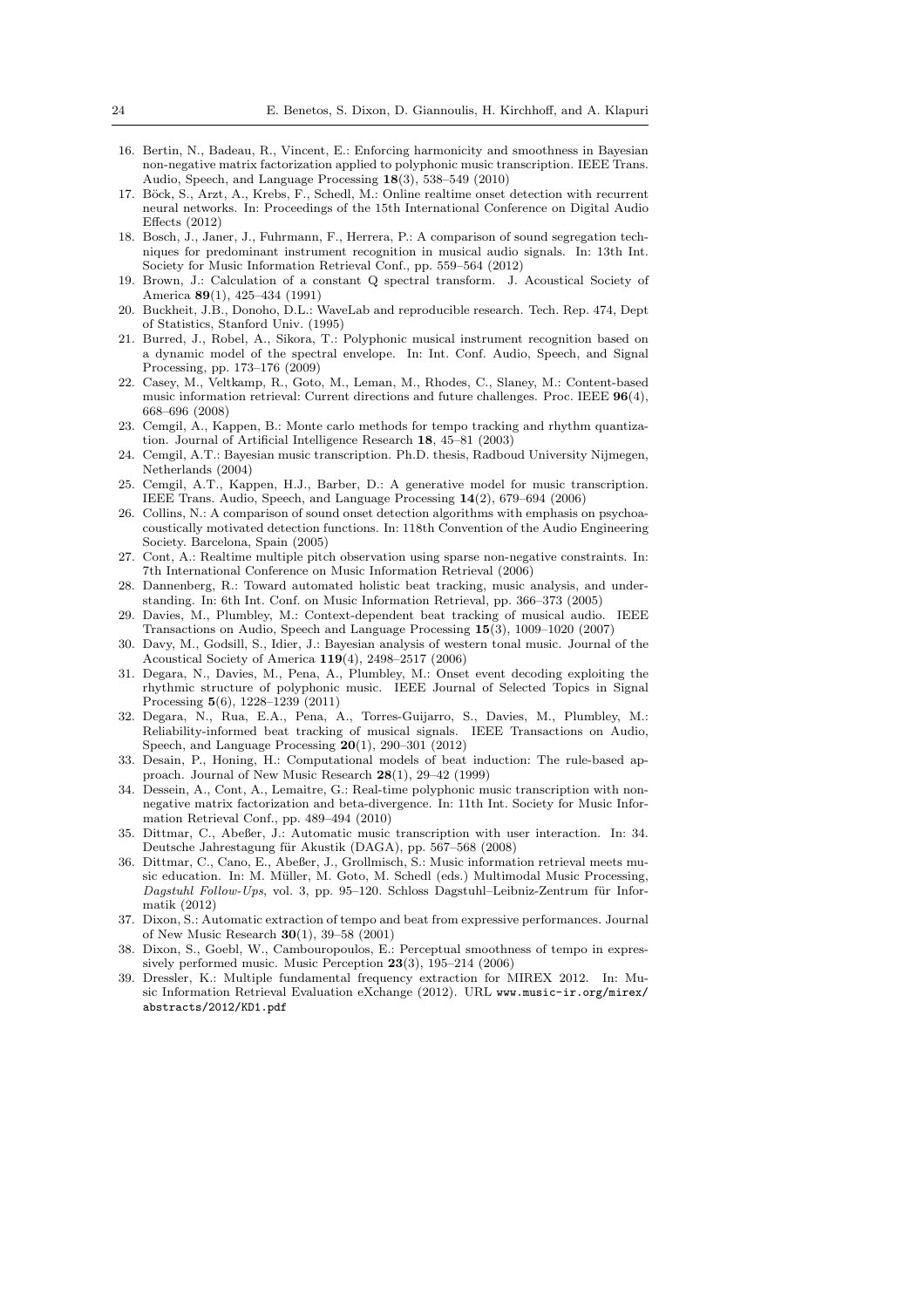- 40. Duan, Z., Pardo, B., Zhang, C.: Multiple fundamental frequency estimation by modeling spectral peaks and non-peak regions. IEEE Trans. Audio, Speech, and Language Processing 18(8), 2121–2133 (2010)
- 41. Durrieu, J., Thiran, J.: Musical audio source separation based on user-selected F0 track. In: 10th Int. Conf. Latent Variable Analysis and Source Separation, pp. 438–445 (2012)
- 42. Eggink, J., Brown, G.: A missing feature approach to instrument identification in polyphonic music. In: Int. Conf. Audio, Speech, and Signal Processing, vol. 5, pp. 553–556 (2003)
- 43. Emiya, V., Badeau, R., David, B.: Multipitch estimation of piano sounds using a new probabilistic spectral smoothness principle. IEEE Trans. Audio, Speech, and Language Processing 18(6), 1643–1654 (2010)
- 44. Ewert, S., Müller, M.: Estimating note intensities in music recordings. In: Int. Conf. Audio, Speech, and Signal Processing, pp. 385–388 (2011)
- 45. Ewert, S., Müller, M.: Using score-informed constraints for NMF-based source separation. In: Int. Conf. Audio, Speech, and Signal Processing, pp. 129–132 (2012)
- 46. Ewert, S., Muller, M., Grosche, P.: High resolution audio synchronization using chroma onset features. In: IEEE International Conference on Audio, Speech and Signal Processing, pp. 1869–1872 (2009)
- 47. Eyben, F., Böck, S., Schuller, B., Graves, A.: Universal onset detection with bidirectional long short-term memory neural networks. In: 11th International Society for Music Information Retrieval Conference (2012)
- 48. Fourer, D., Marchand, S.: Informed multiple-F0 estimation applied to monaural audio source separation. In: 20th European Signal Processing Conf., pp. 2158–2162 (2012)
- 49. Freund, Y., Schapire, R., Abe, N.: A short introduction to boosting. J. Japanese Society for Artificial Intelligence 14(5), 771–780 (1999)
- 50. Fuentes, B., Badeau, R., Richard, G.: Adaptive harmonic time-frequency decomposition of audio using shift-invariant PLCA. In: Int. Conf. Audio, Speech, and Signal Processing, pp. 401–404 (2011)
- 51. Fuentes, B., Badeau, R., Richard, G.: Blind harmonic adaptive decomposition applied to supervised source separation. In: 20th European Signal Processing Conf., pp. 2654–2658 (2012)
- 52. Gang, R., Bocko, G., Lundberg, J., Roessner, S., Headlam, D., Bocko, M.: A real-time signal processing framework of musical expressive feature extraction using MATLAB. In: 12th Int. Society for Music Information Retrieval Conf., pp. 115–120 (2011)
- 53. Giannoulis, D., Klapuri, A.: Musical instrument recognition in polyphonic audio using missing feature approach. IEEE Trans. Audio, Speech, and Language Processing 21(9), 1805–1817 (2013)
- 54. Gillet, O., Richard, G.: Automatic labelling of tabla signals. In: 4th Int. Conf. on Music Information Retrieval (2003)
- 55. Goto, M.: A real-time music-scene-description system: predominant-F0 estimation for detecting melody and bass lines in real-world audio signals. Speech Communication 43, 311–329 (2004)
- 56. Goto, M.: Grand challenges in music information research. In: M. M¨uller, M. Goto, M. Schedl (eds.) Multimodal Music Processing, Dagstuhl Follow-Ups, vol. 3, pp. 217– 225. Schloss Dagstuhl–Leibniz-Zentrum fuer Informatik (2012)
- 57. Goto, M., Hashiguchi, H., Nishimura, T., Oka, R.: RWC music database: Popular, classical, and jazz music databases. In: Proc. ISMIR, vol. 2, pp. 287–288 (2002)
- 58. Gouyon, F., Dixon, S.: A review of automatic rhythm description systems. Computer Music J. 29(1), 34–54 (2005)
- 59. Gouyon, F., Klapuri, A., Dixon, S., Alonso, M., Tzanetakis, G., Uhle, C.: An experimental comparison of audio tempo induction algorithms. IEEE Transactions on Audio, Speech and Language Processing 14(5), 1832–1844 (2006)
- 60. Grindlay, G., Ellis, D.: Transcribing multi-instrument polyphonic music with hierarchical eigeninstruments. IEEE J. Selected Topics in Signal Processing 5(6), 1159–1169 (2011)
- 61. Grosche, P., Schuller, B., Müller, M., Rigoll, G.: Automatic transcription of recorded music. Acta Acustica united with Acustica 98(2), 199–215 (2012)
- 62. Heittola, T., Klapuri, A., Virtanen, T.: Musical instrument recognition in polyphonic audio using source-filter model for sound separation. In: 10th Int. Society for Music Information Retrieval Conf., pp. 327–332 (2009)
- 63. Herrera-Boyer, P., Klapuri, A., Davy, M.: Automatic classification of pitched musical instrument sounds. Signal processing methods for music transcription pp. 163–200 (2006)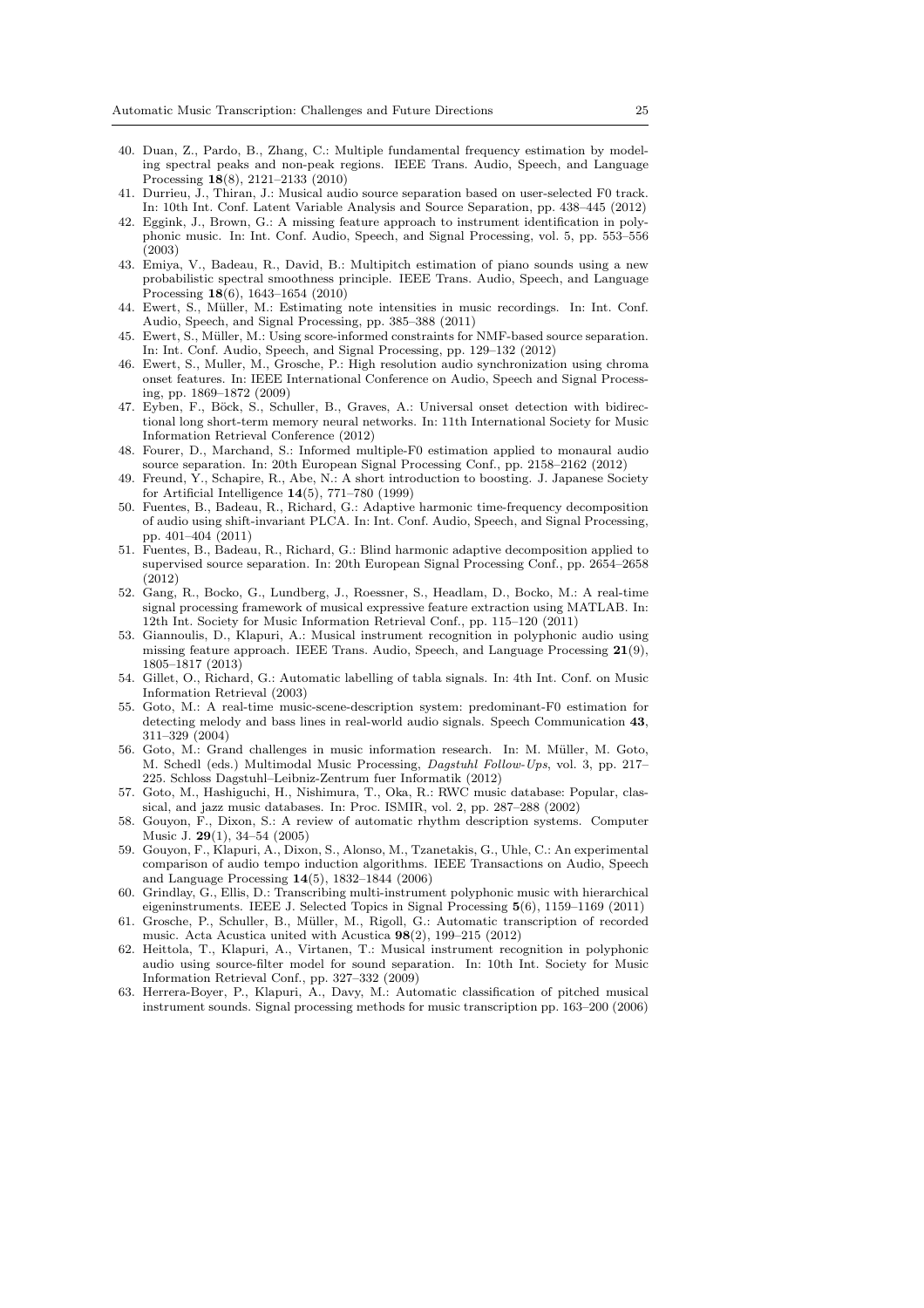- 64. Holzapfel, A., Stylianou, Y., Gedik, A., Bozkurt, B.: Three dimensions of pitched instrument onset detection. IEEE Trans. Audio, Speech, and Language Processing 18(6), 1517–1527 (2010)
- 65. Huang, X., Acero, A., Hon, H.W. (eds.): Spoken Language Processing: A guide to theory, algorithm and system development. Prentice Hall (2001)
- 66. Humphrey, E.J., Bello, J.P., LeCun, Y.: Feature learning and deep architectures: New directions for music informatics. Journal of Intelligent Information Systems (2013). Accepted
- 67. Itoyama, K., Goto, M., Komatani, K., Ogata, T., Okuno, H.: Simultaneous processing of sound source separation and musical instrument identification using Bayesian spectral modeling. In: Int. Conf. Audio, Speech, and Signal Processing, pp. 3816–3819 (2011)
- 68. Izmirli, O.: An algorithm for audio key finding. In: Music Information Retrieval Evaluation Exchange (2005). URL http://www.music-ir.org/mirex/abstracts/2005/ izmirli.pdf
- 69. Kameoka, H., Nishimoto, T., Sagayama, S.: A multipitch analyzer based on harmonic temporal structured clustering. IEEE Trans. Audio, Speech, and Language Processing 15(3), 982–994 (2007)
- 70. Kameoka, H., Ochiai, K., Nakano, M., Tsuchiya, M., Sagayama, S.: Context-free 2D tree structure model of musical notes for Bayesian modeling of polyphonic spectrograms. In: 13th Int. Society for Music Information Retrieval Conf., pp. 307–312 (2012)
- 71. Kasimi, A.A., Nichols, E., Raphael, C.: A simple algorithm for automatic generation of polyphonic piano fingerings. In: 8th International Conference on Music Information Retrieval, pp. 355–356. Vienna, Austria (2007)
- 72. Kirchhoff, H., Dixon, S., Klapuri, A.: Shift-variant non-negative matrix deconvolution for music transcription. In: Int. Conf. Audio, Speech, and Signal Processing, pp. 125–128 (2012)
- 73. Kitahara, T., Goto, M., Komatani, K., Ogata, T., Okuno, H.G.: Instrogram: Probabilistic representation of instrument existence for polyphonic music. Information and Media Technologies 2(1), 279–291 (2007)
- 74. Klapuri, A.: Multiple fundamental frequency estimation based on harmonicity and spectral smoothness. IEEE Trans. Audio, Speech, and Language Processing 11(6), 804–816 (2003)
- 75. Klapuri, A., Davy, M. (eds.): Signal Processing Methods for Music Transcription. Springer (2006)
- 76. Klapuri, A., Eronen, A., Astola, J.: Analysis of the meter of acoustic musical signals. IEEE Trans. Audio, Speech, and Language Processing 14(1), 342–355 (2006)
- 77. Klapuri, A., Eronen, A., Seppänen, J., Virtanen, T.: Automatic transcription of music. In: Symposium on Stochastic Modeling of Music. Ghent, Belgium (2001)
- 78. Koretz, A., Tabrikian, J.: Maximum a posteriori probability multiple pitch tracking using the harmonic model. IEEE Trans. Audio, Speech, and Language Processing 19(7), 2210– 2221 (2011)
- 79. Lacoste, A., Eck, D.: A supervised classification algorithm for note onset detection. EURASIP Journal on Applied Signal Processing 2007(1), 1–13 (2007). ID 43745
- 80. Large, E., Kolen, J.: Resonance and the perception of musical meter. Connection Science 6, 177–208 (1994)
- 81. Lee, C.T., Yang, Y.H., Chen, H.: Multipitch estimation of piano music by exemplar-based sparse representation. IEEE Trans. Multimedia 14(3), 608–618 (2012)
- 82. Lee, K., Slaney, M.: Acoustic chord transcription and key extraction from audio using key-dependent hmms trained on synthesized audio. IEEE Transactions on Audio, Speech and Language Processing 16(2), 291–301 (2008)
- 83. Leveau, P., Vincent, E., Richard, G., Daudet, L.: Instrument-specific harmonic atoms for mid-level music representation. Audio, Speech, and Language Processing, IEEE Transactions on 16(1), 116–128 (2008)
- 84. Little, D., Pardo, B.: Learning musical instruments from mixtures of audio with weak labels. In: 9th Int. Conf. on Music Information Retrieval, p. 127 (2008)
- 85. Loscos, A., Wang, Y., Boo, W.: Low level descriptors for automatic violin transcription. In: 7th Int. Conf. on Music Information Retrieval, pp. 164–167 (2006)
- 86. Maezawa, A., Itoyama, K., Komatani, K., Ogata, T., Okuno, H.G.: Automated violin fingering transcription through analysis of an audio recording. Computer Music Journal 36(3), 57–72 (2012)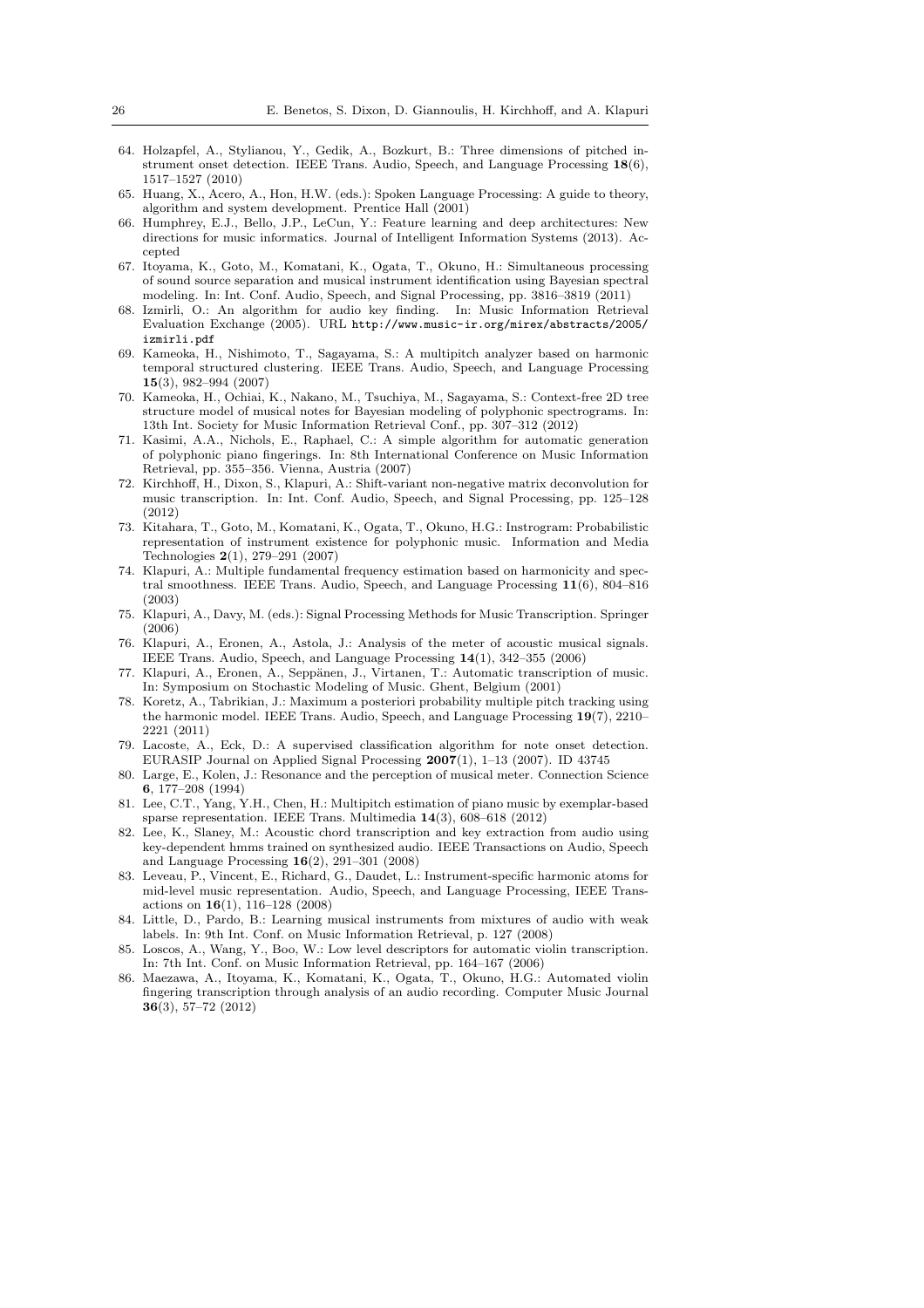- 87. Marolt, M.: Automatic transcription of bell chiming recordings. IEEE Trans. Audio, Speech, and Language Processing  $20(3)$ , 844–853 (2012)
- 88. Mauch, M., Dixon, S.: Simultaneous estimation of chords and musical context from audio. IEEE Trans. Audio, Speech, and Language Processing 18(6), 1280–1289 (2010)
- 89. Mauch, M., Noland, K., Dixon, S.: Using musical structure to enhance automatic chord transcription. In: 10th Int. Society for Music Information Retrieval Conf., pp. 231–236  $(2009)$
- 90. McKinney, M., Moelants, D., Davies, M., Klapuri, A.: Evalutation of audio beat tracking and music tempo extraction algorithms. Journal of New Music Research  $36(1)$ ,  $1-16$ (2007)
- 91. Music Information Retrieval Evaluation eXchange (MIREX). http://musicir.org/mirexwiki/ (2011)
- 92. M¨uller, M., Ellis, D., Klapuri, A., Richard, G.: Signal processing for music analysis. IEEE J. Selected Topics in Signal Processing 5(6), 1088–1110 (2011)
- 93. Nam, J., Ngiam, J., Lee, H., Slaney, M.: A classification-based polyphonic piano transcription approach using learned feature representations. In: 12th Int. Society for Music Information Retrieval Conf., pp. 175–180 (2011)
- 94. Nesbit, A., Hollenberg, L., Senyard, A.: Towards automatic transcription of Australian aboriginal music. In: 5th Int. Conf. on Music Information Retrieval, pp. 326–330 (2004)
- 95. Noland, K., Sandler, M.: Key estimation using a hidden markov model. In: Proceedings of the 7th International Conference on Music Information Retrieval (ISMIR), pp. 121–126 (2006)
- 96. Ochiai, K., Kameoka, H., Sagayama, S.: Explicit beat structure modeling for non-negative matrix factorization-based multipitch analysis. In: Int. Conf. Audio, Speech, and Signal Processing, pp. 133–136 (2012)
- 97. O'Hanlon, K., Nagano, H., Plumbley, M.: Structured sparsity for automatic music transcription. In: IEEE International Conference on Audio, Speech and Signal Processing, pp. 441–444 (2012)
- 98. Oram, A., Wilson, G.: Making software: What really works, and why we believe it. O'Reilly Media, Incorporated (2010)
- 99. Oudre, L., Grenier, Y., Févotte, C.: Template-based chord recognition: Influence of the chord types. In: 10th International Society for Music Information Retrieval Conference, pp. 153–158 (2009)
- 100. Özaslan, T., Serra, X., Arcos, J.L.: Characterization of embellishments in Ney performances of Makam music in Turkey. In: 13th Int. Society for Music Information Retrieval Conf. (2012)
- 101. Ozerov, A., Vincent, E., Bimbot, F.: A general flexible framework for the handling of prior information in audio source separation. IEEE Trans. Audio, Speech, and Language Processing 20(4), 1118–1133 (2012)
- 102. Papadopoulos, H., Peeters, G.: Simultaneous estimation of chord progression and downbeats from an audio file. In: IEEE International Conference on Acoustics, Speech and Signal Processing, pp. 121–124 (2008)
- 103. Papadopoulos, H., Peeters, G.: Joint estimation of chords and downbeats from an audio signal. IEEE Transactions on Audio, Speech and Language Processing 19(1), 138–152 (2011)
- 104. Peeling, P., Godsill, S.: Multiple pitch estimation using non-homogeneous Poisson processes. IEEE J. Selected Topics in Signal Processing 5(6), 1133–1143 (2011)
- 105. Peeters, G.: Musical key estimation of audio signal based on hidden Markov modeling of chroma vectors. In: Proceedings of the 9th International Conference on Digital Audio Effects, pp. 127–131 (2006)
- 106. Pertusa, A., Iñesta, J.M.: Multiple fundamental frequency estimation using Gaussian smoothness. In: Int. Conf. Audio, Speech, and Signal Processing, pp. 105–108 (2008)
- 107. Poliner, G., Ellis, D.: A discriminative model for polyphonic piano transcription. EURASIP J. Advances in Signal Processing 8, 154–162 (2007)
- 108. Poliner, G., Ellis, D., Ehmann, A., Gomez, E., Streich, S., Ong, B.: Melody transcription from music audio: Approaches and evaluation. IEEE Trans. Audio, Speech, and Language Processing 15(4), 1247–1256 (2007)
- 109. Raczyński, S.A., Ono, N., Sagayama, S.: Note detection with dynamic bayesian networks as a postanalysis step for NMF-based multiple pitch estimation techniques. In: IEEE Workshop on Applications of Signal Processing to Audio and Acoustics, pp. 49–52 (2009)